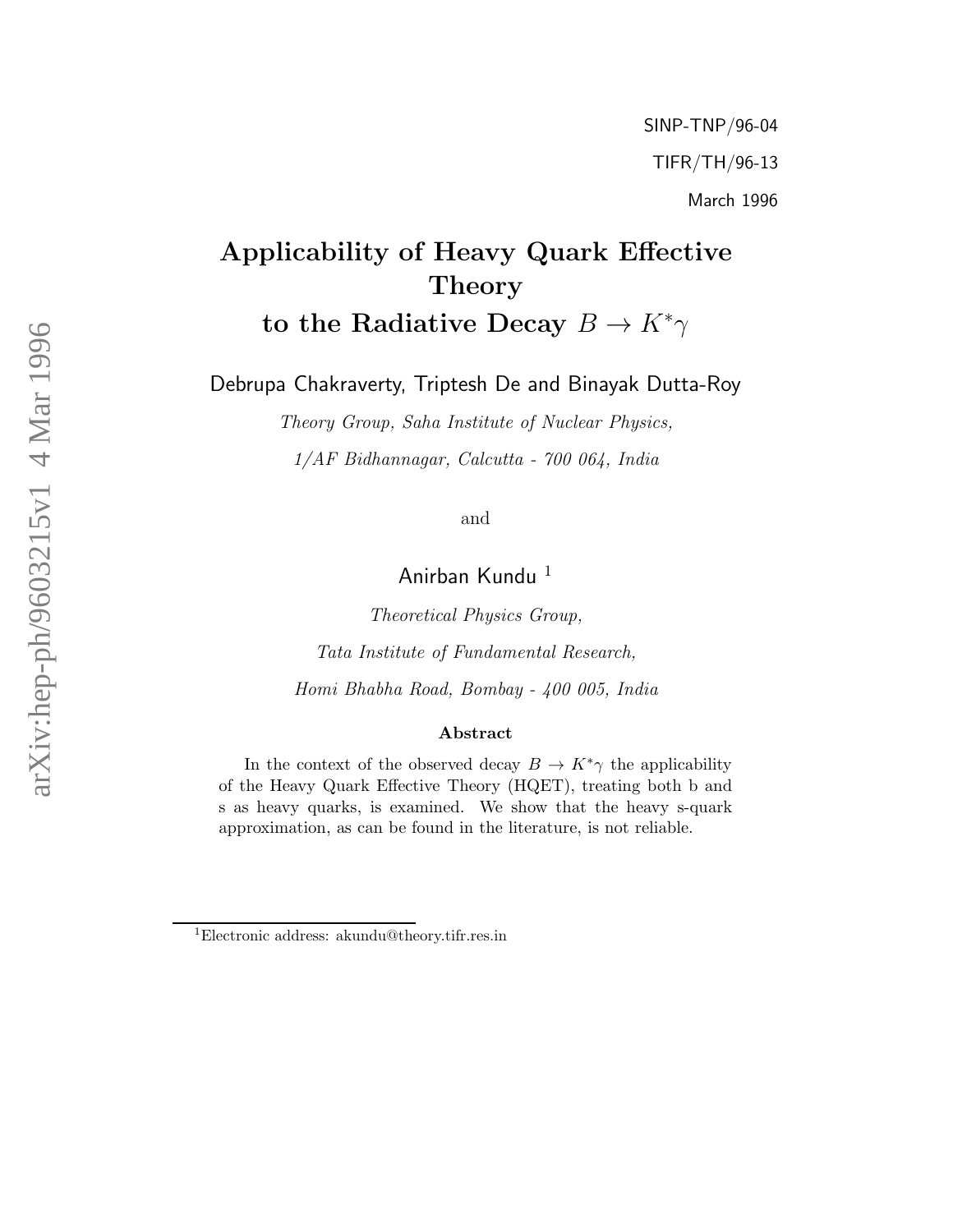# I. INTRODUCTION

The observed [1] rare decay  $B \to K^*\gamma$  (proceeding, as it does, through a flavor changing neutral current and absent at the tree level in the Standard Model(SM)), has attracted considerable attention, as it enables the testing of loop effects [2] involving the CKM matrix elements  $V_{tb}$  and  $V_{ts}$ ; furthermore additional contributions in the loop stemming from new bosons and fermions present in most of the extensions of the SM, holds forth the possibility that this process provides a window to new physics effects. However, the usual problem of relating hadron properties to quark-level theoretical inputs has to be addressed. While this, in principle, involves the notorious and as yet rather intractable features of non-perturbative QCD, approaches invoking effective Lagrangians could provide valuable estimates. The Heavy Quark Effective Theory (HQET) [3] is expected to be useful in this regard in so far as the b quark is concerned. However, the s quark in the final hadron can neither be considered heavy enough to enable the use of HQET nor sufficiently light to permit the exploitation of the chiral perturbation theory in an unambiguous manner. Nevertheless, attempts [4] have been made to apply HQET to both b and s quarks. The object of this paper is to examine the reliability of such an approach in the context of the decay in question, particularly because of the physics that lie in the loop and the fact that it is a rare decay which has been observed.

The paper is organised as follows: the next section sets forth the basic formalism. In section III we analyse the results using the Isgur, Scora, Grinstein and Wise (ISGW) model [5] (modified by Amundson [6]) and the Bauer, Stech and Wirbel (BSW) model [7] for the extraction of corrections of order  $\Lambda_{QCD}/m_s$  to results based on the consideration that both b and s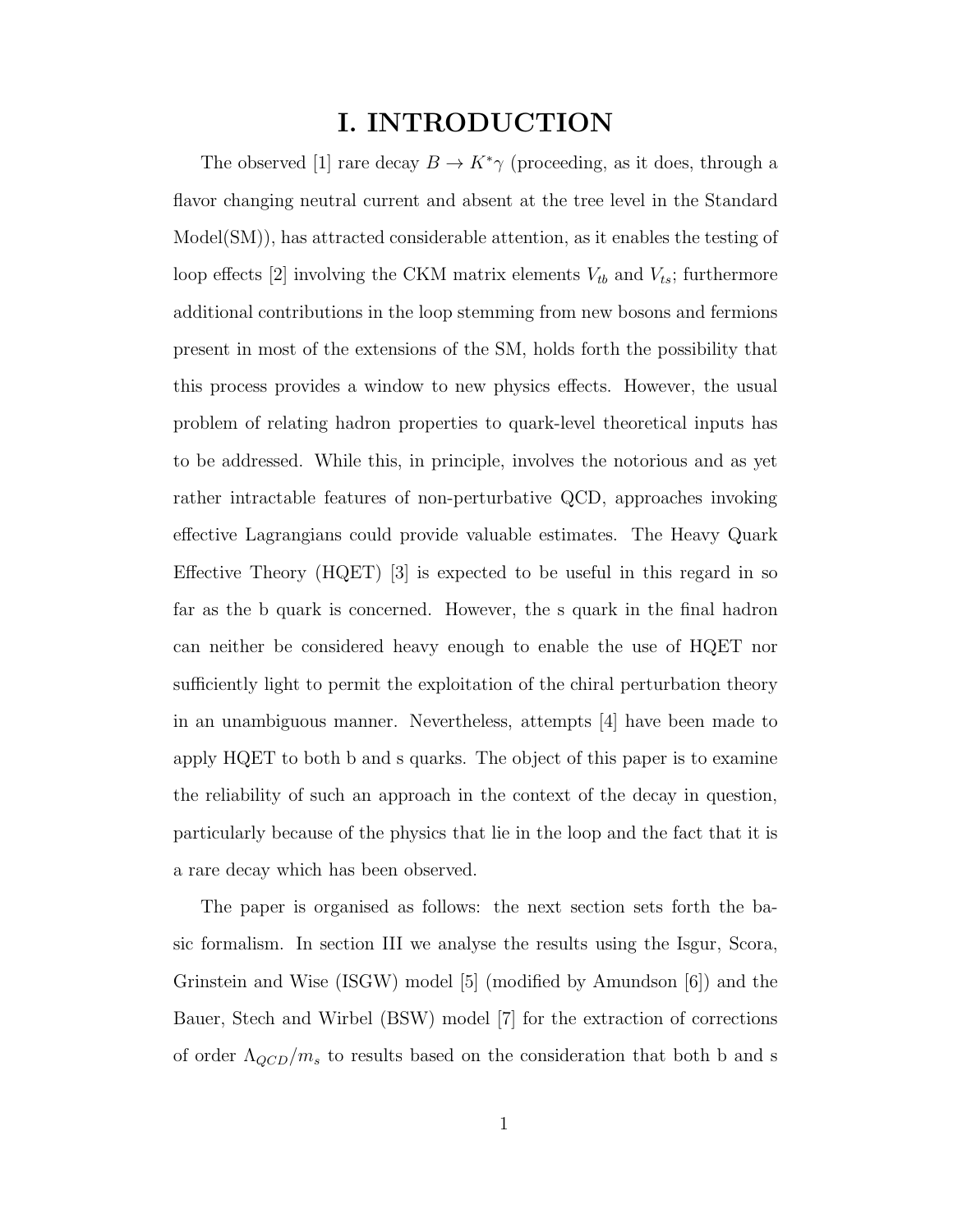quarks are heavy, in order to arrive at an assessment as to whether such an approach is reliable. Section IV concludes the paper.

## II. FORMALISM

The exclusive decay  $B \to K^*\gamma$  is expected to be well described by the quark level process  $b \to s\gamma$  with reasonably small corrections from hadronic effects unlike what obtains for the decays of the K-meson, where nonperturbative long distance QCD contributions are expected to be substantial. Accordingly, integrating out the top-quark and W-boson fields, one arrives at an effective Hamiltonian for B-meson decays which comprises of a sum of ten operators [8, 9].

$$
H_{eff} = -\frac{4G_F}{\sqrt{2}} V_{tb} V_{ts}^* \sum_{i=1}^{10} C_i(\mu) O_i(\mu)
$$
 (1)

where  $C_i(\mu)$ , the Wilson coefficients, arise from the renormalisation group equations to provide the scaling down to a subtraction point <sup>2</sup> appropriate to the problem viz.  $\mu \approx m_b$ . Of the ten operators  $O_i$  the one that contributes to  $B \to K^*\gamma$  is

$$
O_7 = \frac{e}{32\pi^2} F_{\mu\nu} [m_b \bar{s} \sigma^{\mu\nu} (1 + \gamma_5) b + m_s \bar{s} \sigma^{\mu\nu} (1 - \gamma_5) b]
$$
 (2)

where  $\sigma^{\mu\nu} = \frac{i}{2}$  $\frac{i}{2}[\gamma^{\mu}, \gamma^{\nu}]$  and  $F_{\mu\nu}$  is the electromagnetic field tensor. The relevant Wilson coefficient [8] is given by

$$
C_7(\mu) = \left[ \frac{\alpha_s(M_W)}{\alpha_s(m_b)} \right]^{16/23} \{ C_7(M_W) - \frac{8}{3} C_8(M_W) \left[ 1 - \left( \frac{\alpha_s(m_b)}{\alpha_s(M_W)} \right)^{2/23} \right] + \frac{232}{513} \left[ 1 - \left( \frac{\alpha_s(m_b)}{\alpha_s(M_W)} \right)^{19/23} \right] \}
$$
(3)

with

$$
C_7(m_W) = -\frac{x}{2} \left[ \frac{\frac{2}{3}x^2 + \frac{5}{12}x - \frac{7}{12}}{(x-1)^3} - \frac{\left(\frac{3}{2}x^2 - x\right)\ln x}{(x-1)^4} \right] \tag{4}
$$

<sup>&</sup>lt;sup>2</sup>Whether the subtraction point is to be taken at  $\mu = m_b$  is a point of debate. The popular range is from  $m_b/2$  to  $2m_b$ .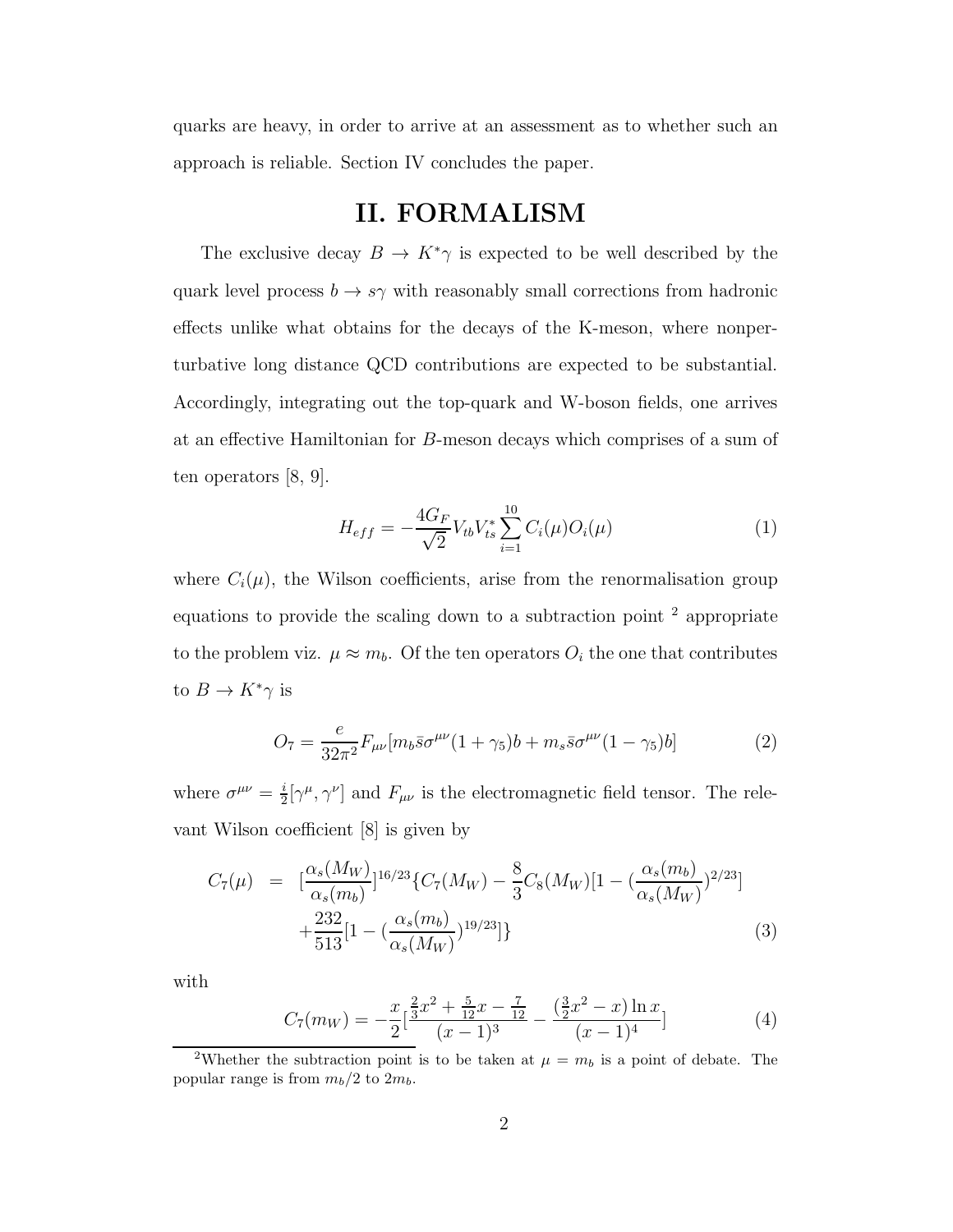and

$$
C_8(m_W) = -\frac{x}{4} \left[ \frac{\frac{1}{2}x^2 - \frac{5}{2}x - 1}{(x - 1)^3} + \frac{3x \ln x}{(x - 1)^4} \right]
$$
(5)

where  $x = m_t^2/m_W^2$ , and  $C_8$  is the Wilson coefficient accompanying the operator  $O_8$ , which is

$$
O_8 = \frac{\alpha}{4\pi} (\bar{s}\gamma_\mu \frac{1}{2} (1 - \gamma_5) b)(\bar{e}\gamma_\mu \gamma_5 e) \tag{6}
$$

Even though one may later treat both b and s as heavy in the context of strong interaction effects, nevertheless taking cognisance of the fact that  $m_b \gg m_s$ , only the term involving  $m_b$  in the operator  $O_7$  need be retained. Thus the matrix element of interest becomes

$$
\langle K^* \gamma | O_7 | \bar{B} \rangle = \frac{e}{32\pi^2} q_\mu \eta_\nu \langle K^* | \bar{s} [\gamma^\mu, \gamma^\nu] (1 + \gamma_5) b | \bar{B} \rangle m_b \tag{7}
$$

where  $q_{\mu}$  is the four momentum of the photon and  $\eta_{\mu}$  its polarisation vector. It should be noted that here the matrix element of a tensor current between hadronic states is involved for which not much information is available. Heavy quark effective theory (HQET), however, comes to the rescue as the associated heavy-quark spin symmetry enables one to express the matrix element of the tensor operator in terms of the vector and axial vector form factors, which also occur in semi-leptonic decays and may be estimated in different phenomenological models. This is brought to bear upon the problem by first noticing that one may write the four-momentum carried away by the photon  $q = p - p'$  (p and p' being the four-momenta of the initial and final mesons) as  $q = M_B v - M_{K^*} v'$  where v and v' are the four-velocities of the initial and final mesons respectively. Furthermore, if both the bottom and the strange-quarks are taken to be heavy, the four-velocities of these quarks may, in the leading order, be approximated to be that of the corresponding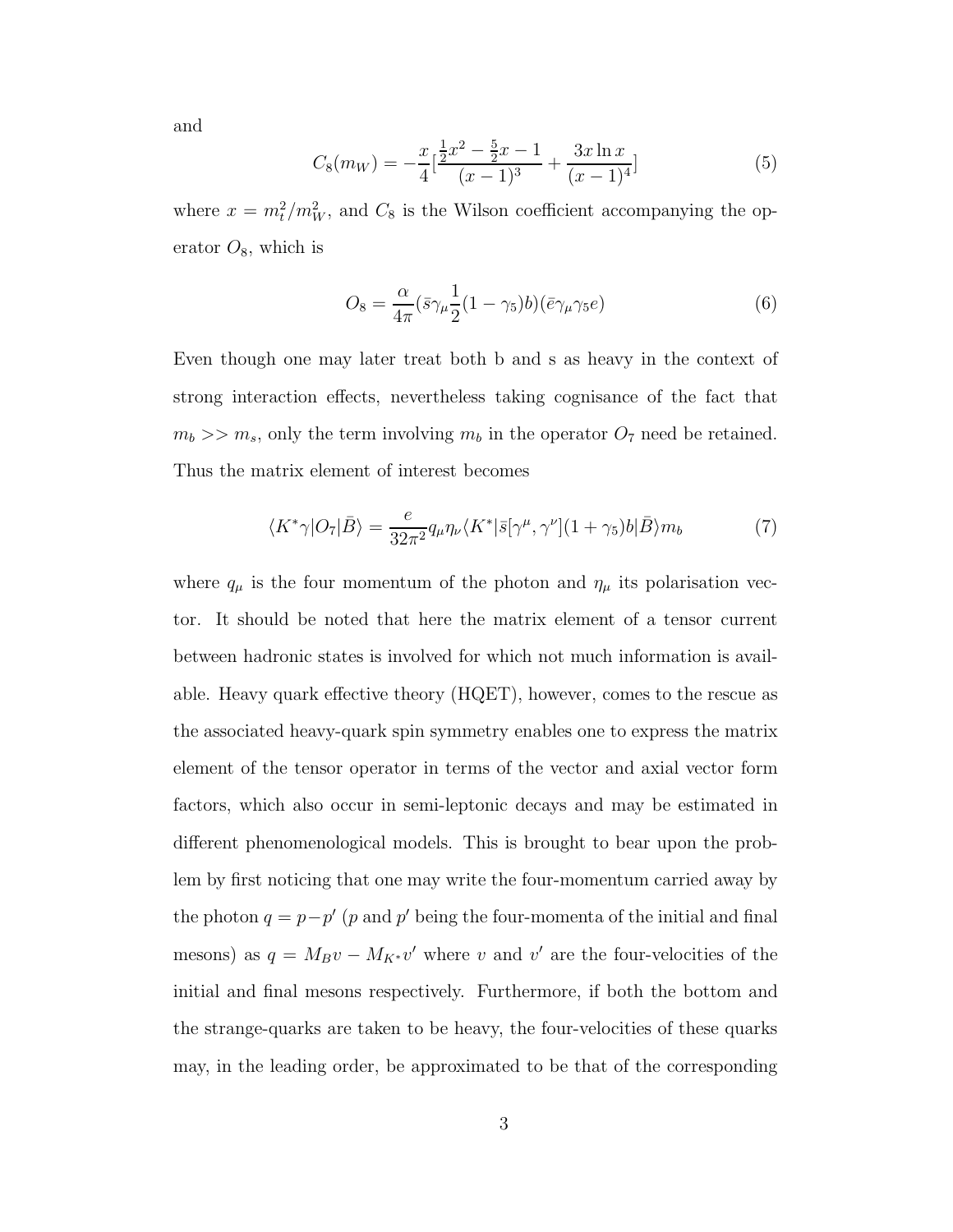mesons, and accordingly, the ensuing relations

$$
\psi \hspace{2mm} b \hspace{2mm} = \hspace{2mm} b \hspace{2mm} (8)
$$

$$
\psi' \quad s \quad = \quad s \tag{9}
$$

permits one to write

$$
\langle K^*\gamma | O_7 | \bar{B} \rangle = \frac{e}{16\pi^2} m_b \eta_\mu [M_{K^*} \langle K^* | \bar{s} \gamma^\mu (1 + \gamma_5) b | \bar{B} \rangle + M_B \langle K^* | \bar{s} \{ \gamma^\mu - 2v^\mu \} (1 - \gamma_5) b | B \rangle ] \tag{10}
$$

In the rest frame of the B-meson  $[v^{\mu} = (1, \vec{0})]$  and we have  $v \cdot \eta = 0$  (from the transversality of the photon). Thus the term in eq.7 containing  $v^{\mu}$  is unable to contribute. Therefore, in the limit of large  $b$  and  $s$ -quark masses the hadronic matrix elements of the tensor current get expressed in terms of the vector and axial vector form-factors (functions of  $y \equiv v \cdot v'$ ), which in turn admit the following general decomposition consistent with Lorentz invariance [10], to wit,

$$
\langle K^*(v')|V_{\mu}^{sb}|\bar{B}(v)\rangle = i\sqrt{M_B M_K^*} \xi_V(y)\epsilon_{\mu\nu\alpha\beta}\epsilon^{\nu}v'^{\alpha}v^{\beta}
$$
(11)

$$
\langle K^*(v')|A_\mu^{sb}|\bar{B}(v)\rangle = \sqrt{M_B M_K^*} \{\xi_{A1}(y)(y+1)\epsilon_\mu^* - \xi_{A2}(y)\epsilon^* \cdot vv_\mu -\xi_{A3}(y)\epsilon^* \cdot vv_\mu'\}
$$
(12)

where  $\epsilon$  is the polarisation vector of  $K^*$ ,  $V_{\mu}^{sb} = \bar{s}\gamma_{\mu}b$  and  $A_{\mu}^{sb} = \bar{s}\gamma_{\mu}\gamma_5b$ . The factor  $\sqrt{M_B M_{K^*}}$  represents the change of normalisation of the states from the usual covariant one to that appropriate for HQET. From the underlying kinematics  $y \equiv v \cdot v' = \frac{M_B^2 + M_{K^*}^2}{2M_B M_{K^*}}$  $\frac{m_B + m_{K^*}}{2M_B M_{K^*}}$ . In the heavy quark limit it is very convenient to use a matrix representation of the mesonic states [3] namely  $B = -\frac{1+\cancel{p}}{2}$  $\frac{+p}{2}\gamma_5$ and  $K^* = \frac{1+\psi'}{2}$  $\frac{+y}{2}$ , whereupon the matrix elements of the vector and axial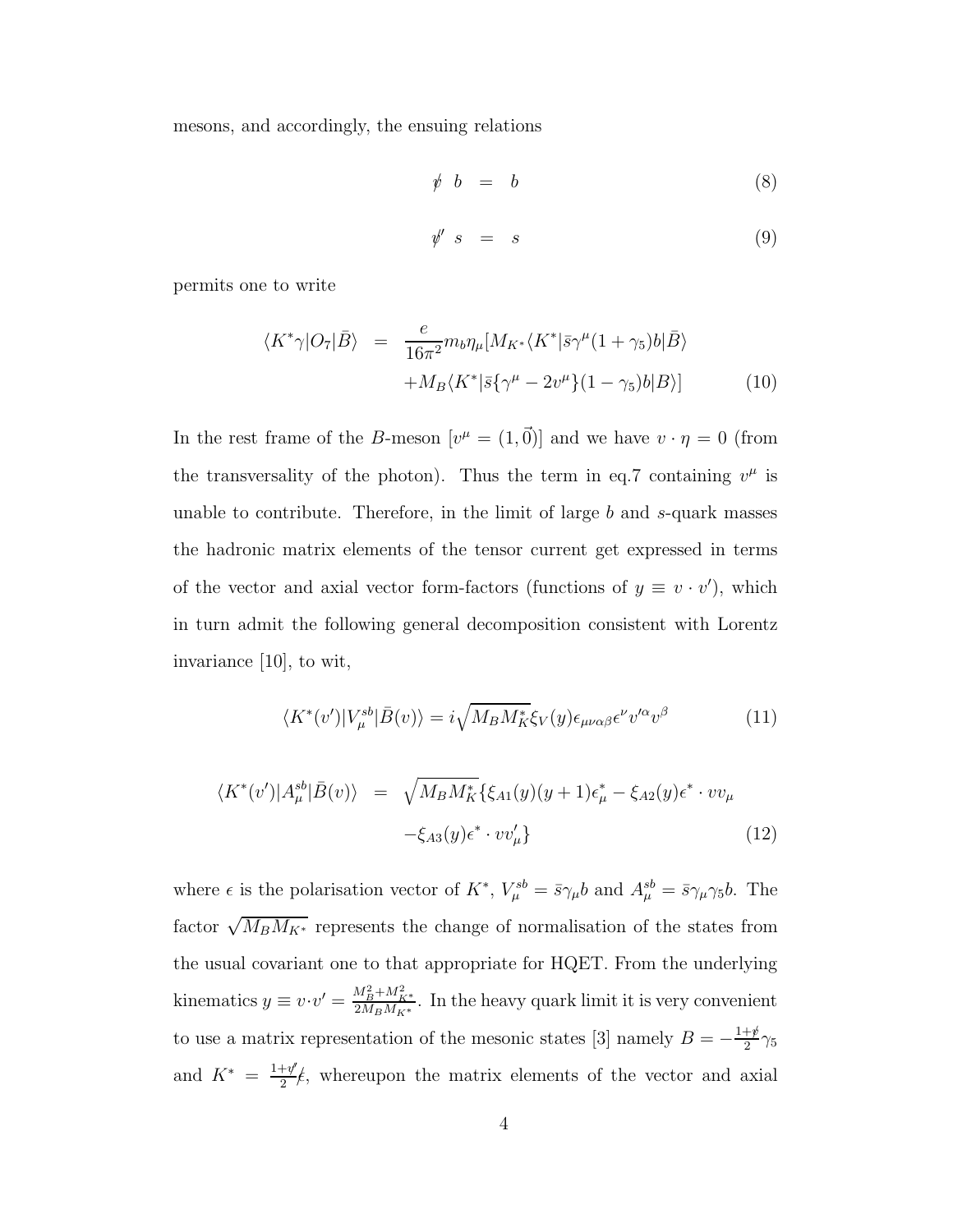vector currents may be written as

$$
\langle K^*(v')|V_{\mu}^{sb}|\bar{B}(v)\rangle = i\sqrt{M_B M_K^*} \xi(y) Tr\{\ell \frac{(1+\psi')}{2} \gamma_{\mu} \frac{(1+\psi)}{2} \gamma_5\} \tag{13}
$$

$$
\langle K^*(v')|A_\mu^{sb}|\bar{B}(v)\rangle = \sqrt{M_B M_K^*} \xi(y) Tr\{\xi \frac{(1+\psi')}{2} \gamma_\mu \gamma_5 \frac{(1+\psi)}{2} \gamma_5\} \tag{14}
$$

the functions  $\xi_i(y)$  of eqs.(11) and (12) get related to a single universal form factor,  $\xi(y)$ , the Isgur-Wise function, through

$$
\xi_i(y) = \alpha_i \xi(y) \tag{15}
$$

with  $\alpha_V = \alpha_{A1} = \alpha_{A3} = 1$  and  $\alpha_{A2} = 0$ . The Isgur-Wise function satisfies the condition  $\xi(1) = 1$  at zero recoil  $(y = 1)$ . Thus in leading order the decay width is given by

$$
\Gamma(B \to K^*\gamma) = \frac{G_F^2}{64\pi^4} \alpha |V_{tb}|^2 |V_{ts}|^2 |C_7(\mu)|^2 m_b^2
$$
  

$$
(1 - \frac{M_{K^*}^2}{M_B^2}) M_{K*} |\xi(y)|^2 (y+1)
$$
  

$$
[(M_B - M_{K^*})^2 (y+2) + (M_B + M_{K^*})^2 (y-1)]
$$
 (16)

Whereas the b-quark may safely be considered to be heavy with respect to the QCD energy scale, this is at best an uncertain assumption in the case of the strange quark, though this has been the basis of several estimates [4]. To test the efficacy of such calculations it is important to study the magnitude of the  $\frac{1}{m_s}$  correction. This correction originates from two sources, namely, from the current on the one hand and the mesonic states on the other.

Consider the current  $\bar{h}_b \Gamma u_s$  (with  $\Gamma = \gamma_\alpha$  or  $\gamma_\alpha \gamma_5$ ). For the b-quark one can with impunity used the HQET effective field satisfying the condition  $\psi h_b = h_b$ . As we wish to calculate the non-leading corrections [11] in the case of the strange quark, we begin by recognising that its momentum is  $m_s v' + l$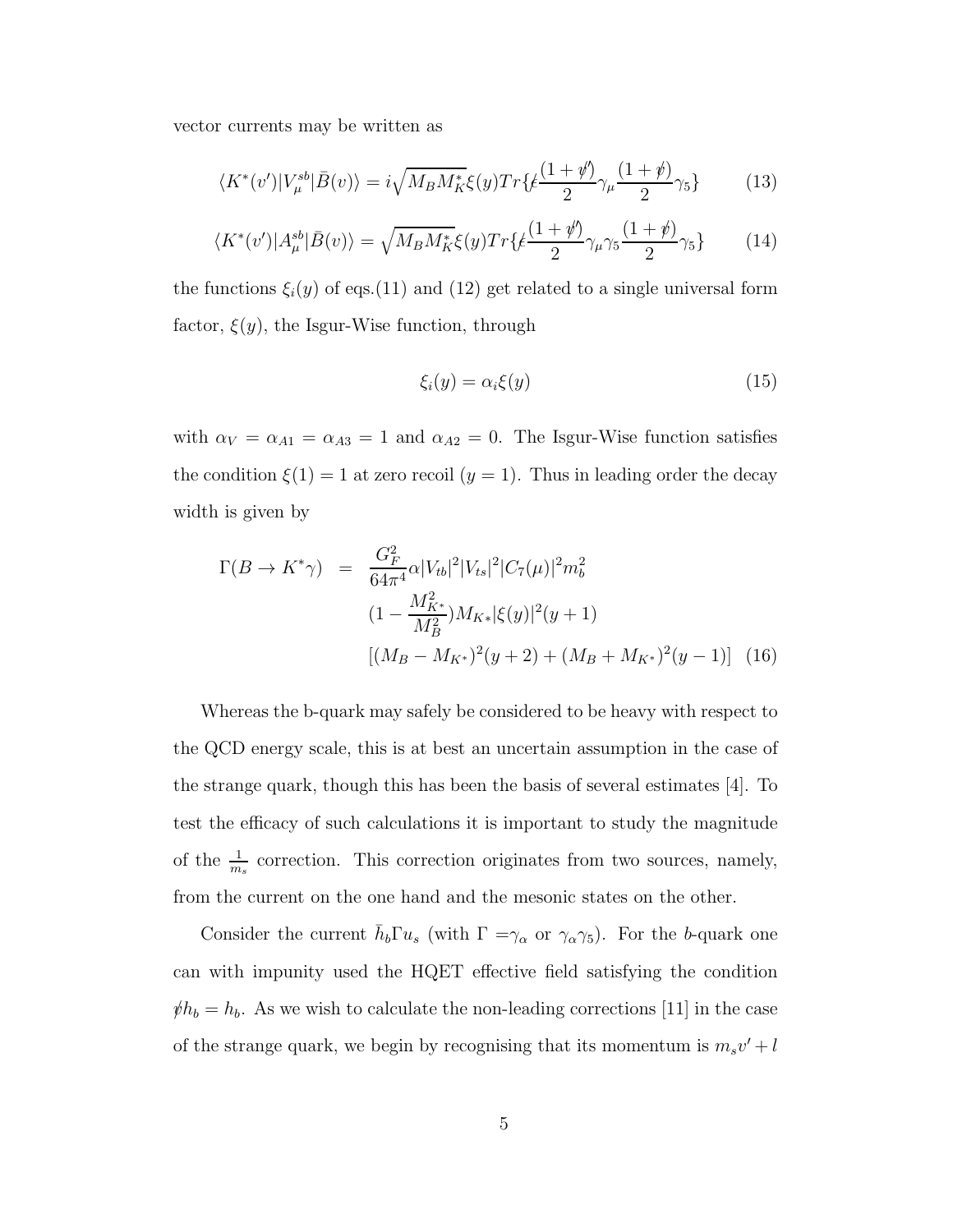(where  $l$  is a measure of the off-shellness of that quark in the daughter meson) and hence one has the equation of motion

$$
(m_s\psi' + l - m_s)u_s = 0\tag{17}
$$

which yields  $(1 - \psi)u_s = \frac{\mu}{m}$  $\frac{\mu}{m_s}u_s$ , while in the limit of a heavy s-quark one has  $(1 - \psi)u_s = 0$ . Thus the relevant correction arising from the current is given by

$$
\bar{h}_b \Gamma u_s = \bar{h}_b \Gamma(\frac{1+\psi'}{2} + \frac{1-\psi'}{2}) u_s = \bar{h}_b \Gamma(1 + \frac{l}{2m_s}) h_s + O(\frac{1}{m_s^2}) \tag{18}
$$

Implementing this correction in the matrix element of the vector and axial vector currents between the relevant hadronic states and using the trace formalism for the mesons we arrive at the structure of the  $1/m_s$  correction emanating from the current

$$
-\frac{1}{2m_s}Tr[\xi^{\alpha} \xi^* (\frac{1+\psi'}{2})\gamma_{\alpha} \Gamma(\frac{1+\psi}{2})\gamma_5]
$$
\n(19)

where  $\xi^{\alpha}$ , representing the expectation of  $l^{\alpha}$ , has the generic form

$$
\xi^{\alpha} = \xi_{+}(v + v')^{\alpha} + \xi_{-}(v - v')^{\alpha} + \xi_{3}\gamma^{\alpha}
$$
 (20)

However, the three functions so introduced are not independent. Indeed using the equation of motion  $iv.Dh_b = 0$  (D being the covariant derivative), the  $\xi_i$ 's appearing here get related to each other through

$$
\xi_3 = -(1+y)\xi_+ - (1-y)\xi_- \tag{21}
$$

Again, the relation  $\partial_{\mu}(\bar{h_s}\Gamma h_b) = \bar{h_s}$  $\stackrel{\leftarrow}{D}_{\mu}\Gamma h_b + \bar{h_s}$  $\overrightarrow{D}_{\mu}\Gamma h_{b}$  when sandwiched between meson states yield the condition

$$
\xi_{-} = \frac{\bar{\Lambda}}{2} \xi \tag{22}
$$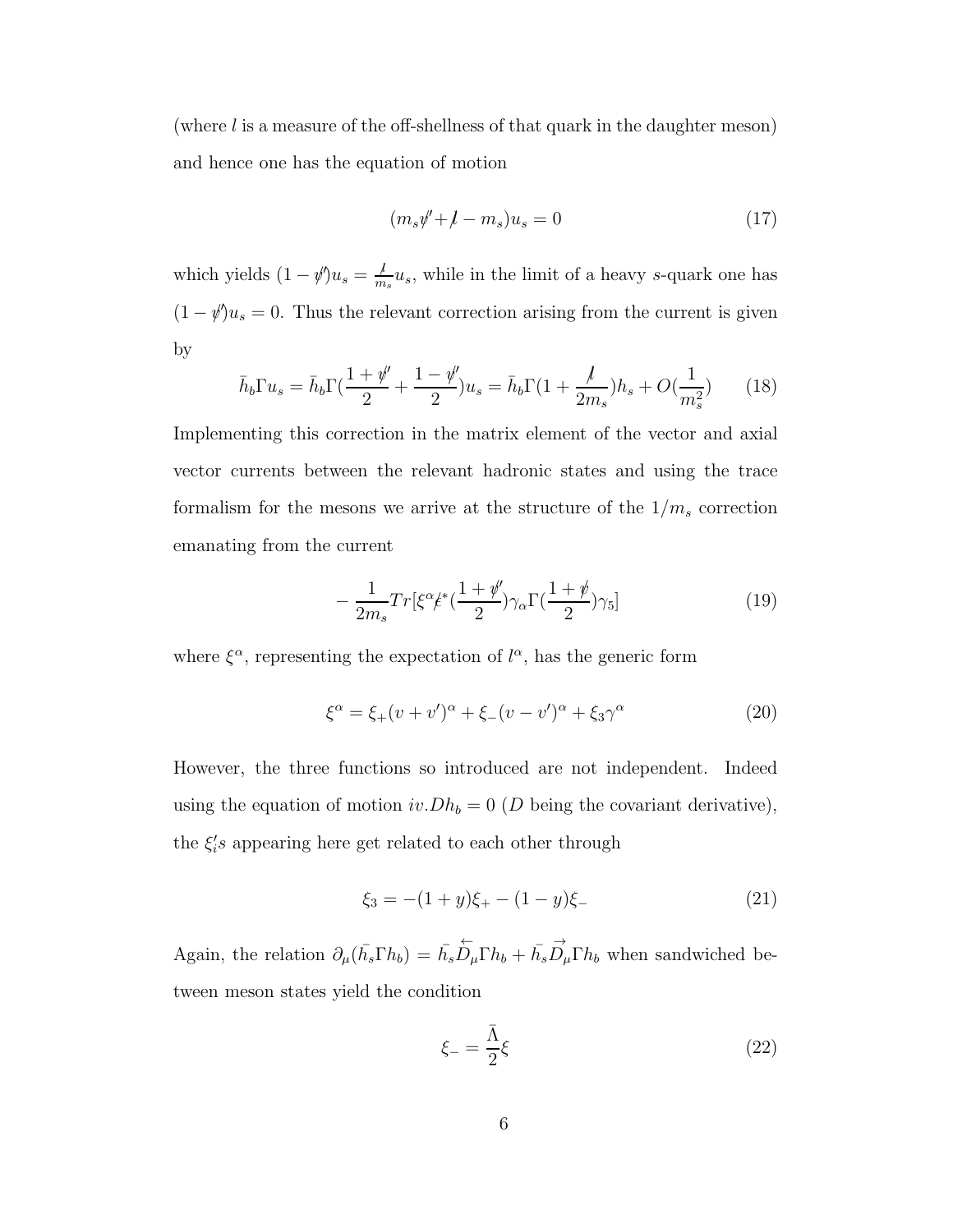where  $\bar{\Lambda}$  is the mass of the light degrees of freedom including the binding energy. Thus the  $\frac{1}{m_s}$  correction arising from the modification of the current introduces only one new function  $\xi_+$ .

As for the corrections arising from the meson states [3], it may be observed that  $|M(v)\rangle$  is an eigenstate of the leading order effective Lagrangian of HQET,

$$
\mathcal{L} = \bar{h}_s i v \cdot Dh_s \tag{23}
$$

While, the physical mesonic state  $|M(p)\rangle$  is an eigenstate of full QCD. Expanding the Lagrangian in powers of  $\frac{1}{m_s}$  we may write

$$
\mathcal{L} = \mathcal{L}_{HQET} + \frac{1}{2m_s} \mathcal{L}_1 + \frac{1}{4m_s^2} \mathcal{L}_2 + \cdots
$$
 (24)

with

$$
\mathcal{L}_1 = \bar{h}_s (iD)^2 h_s + \frac{g}{2} \bar{h}_s \sigma^{\mu\nu} G_{\mu\nu} h_s
$$
  
=  $\mathcal{O}_1 + \mathcal{O}_2$  (25)

Proceeding perturbatively the corrections to order  $\frac{1}{m_s}$  is given by

$$
\frac{1}{2m_s} \langle K^* | i \int dy T\{\bar{h}_s \gamma_\mu h_b(0), \mathcal{L}_1(y)\} | B \rangle \tag{26}
$$

from which the term containing  $\mathcal{O}_1$ , namely

$$
-\frac{\bar{\Lambda}}{2m_s} \{\psi_1(y)Tr\left[\frac{(1+\psi')}{2}\Gamma\frac{(1+\psi)}{2}\gamma_5\right]\}\tag{27}
$$

can be estimated, while that pertaining to  $\mathcal{O}_2$  is

$$
-\frac{\bar{\Lambda}}{2m_s} \left\{ i\psi_2(y) Tr[v_\mu \gamma_\nu \xi \frac{(1+\psi')}{2} \sigma^{\mu\nu} \frac{(1+\psi')}{2} \Gamma \frac{(1+\psi)}{2} \gamma_5 \right\}
$$
  
+ 
$$
\psi_3(y) Tr[\sigma_{\mu\nu} \xi \frac{(1+\psi')}{2} \sigma^{\mu\nu} \frac{(1+\psi')}{2} \Gamma \frac{(1+\psi)}{2} \gamma_5 ]
$$
 (28)

Thus three new functions  $\psi_1$ ,  $\psi_2$  and  $\psi_3$  make their appearence from the  $\frac{1}{m_s}$ correction to the meson states. From Luke's theorem, which states that the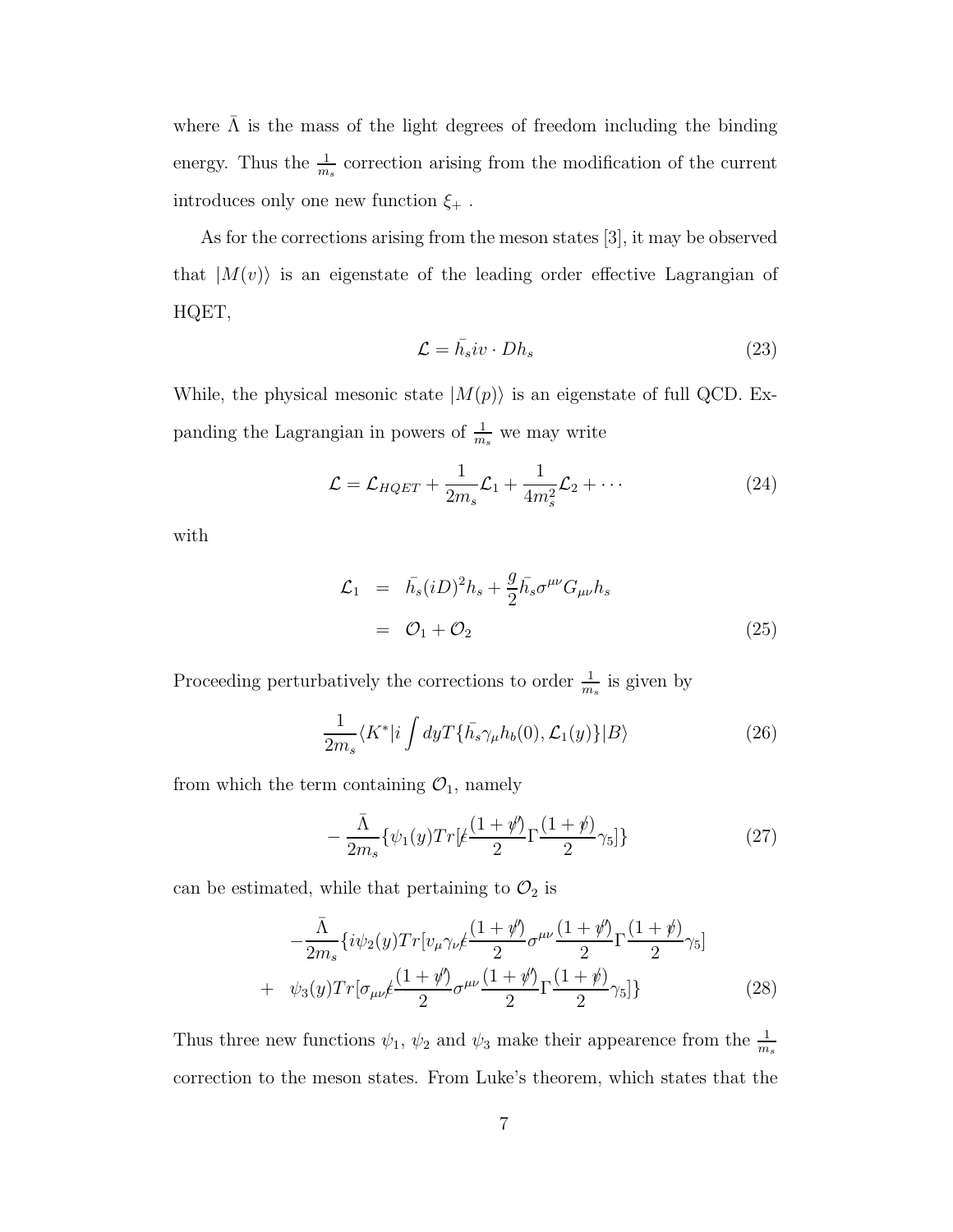1  $\frac{1}{m_s}$  correction must vanish at the point  $y = 1$ , one arrives at the constraints

$$
\psi_1(y=1) = \psi_3(y=1) = 0 \tag{29}
$$

The four form-factors arising in the next-to-leading order approximation viz.  $\xi_{+}(y), \psi_{1}(y), \psi_{2}(y)$  and  $\psi_{3}(y)$  may for convenience be re-expressed in terms of  $\rho_i$   $(i = 1$  to 4):

$$
\rho_1(y)\xi(y) = \frac{\bar{\Lambda}}{2}[\psi_1(y) - 2(y-1)\psi_2(y) + 6\psi_3(y) \tag{30}
$$

$$
\rho_2(y)\xi(y) = \frac{\bar{\Lambda}}{2}[\psi_1(y) - 2\psi_3(y)] \tag{31}
$$

$$
\rho_3(y)\xi(y) = \bar{\Lambda}\psi_2(y) \tag{32}
$$

$$
\rho_4(y)\xi(y) = -\frac{\bar{\Lambda}}{2}[(1+y)\xi_+(y) + (1-y)\xi(y)]\tag{33}
$$

Thus including corrections from both the sources (current and state modifications) the formfactors  $\xi_i$  (defined in eqs. 11 and 12) could be writen as

$$
\xi_i = [\alpha_i + \gamma_i]\xi \tag{34}
$$

where  $\gamma_i$  are given in terms of  $\rho_i(y)$ s by

$$
\gamma_V = \frac{1}{2} \frac{\overline{\Lambda}}{m_s} + \frac{1}{m_s} \rho_2(y) \tag{35}
$$

$$
\gamma_{A_1} = \frac{1}{2} \frac{\overline{\Lambda}}{m_s} \frac{y - 1}{y + 1} + \frac{1}{m_s} \rho_2(y) \tag{36}
$$

$$
\gamma_{A_2} = \frac{1}{y+1} \frac{1}{m_s} [-\overline{\Lambda} + (y+1)\rho_3(y) - \rho_4(y)] \tag{37}
$$

$$
\gamma_{A_3} = \frac{1}{2} \frac{\overline{\Lambda}}{m_s} \frac{y - 1}{y + 1} + \frac{1}{m_s} (\rho_2(y) - \rho_3(y) - \frac{1}{y + 1} \rho_4(y)) \tag{38}
$$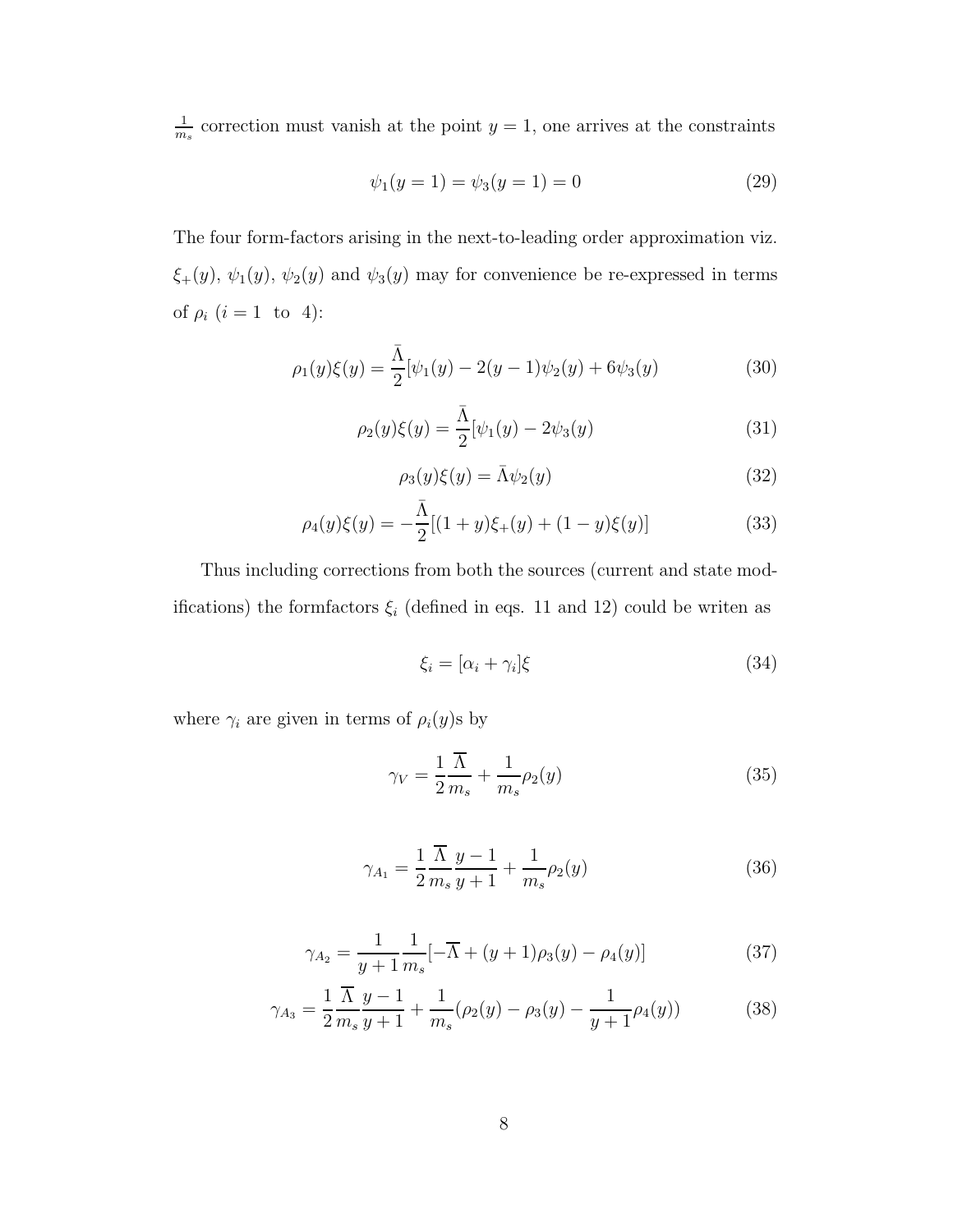Accordingly the decay width for  $B \to K^*\gamma$  including  $1/m_s$  correction is given by,

$$
\Gamma(B \to K^*\gamma) = \frac{G_F^2}{128\pi^4} \alpha |V_{tb}|^2 |V_{ts}|^2 |C_7(\mu)|^2 m_b^2 |\xi(y)|^2 (1 - \frac{M_{K^*}^2}{M_B}) M_{K*}
$$
  
\n
$$
[(M_B - M_{K^*})^2 \{3(1 + 2\gamma_{A_1})(y + 1)^2 + (1 + 2\gamma_{A_3})(1 - y^2)\}
$$
  
\n
$$
+ 2(M_B + M_{K^*})^2 (1 + 2\gamma_V)(y^2 - 1)]
$$
\n(39)

However, the form of the Isgur-Wise function (as also those which arise in the next-to-leading order) are model dependent and different models lead to a range of values for the the width being considered. Here we shall confine our attention to such models which provide estimates of the non-leading orders, for it is the purpose of this work to study this aspect of the problem.

### III. MODELS AND RESULTS

The form of the Isgur-Wise function, as also  $\rho_i$  (i=1 to 4), shall next be obtained from the improved ISGW model [6] as well as from the BSW model [7].

### 1. Improved Isgur-Scora-Grinstein-Wise Model

In the ISGW model [5], an S-wave  $Q\bar{d}$  meson X (here  $Q = b$  or s and  $X = B$  or  $K^*$ ) is represented by,

$$
|X(\vec{p_X}, s_X)\rangle = \int d^3\vec{k} \sum_{s,\bar{s}} \phi_X(k) \chi_{s\bar{s}} |Q[\vec{p}_Q(\vec{p}_X, \vec{k}), s] \bar{d}[\vec{p}_d(\vec{p}_X, \vec{k}), r]\rangle \tag{40}
$$

where  $\phi_X(k)$  is the wave function of the relevant  $Q\bar{d}$  S-wave state as a funtion of the relative momentum k,  $\chi_{s\bar{s}}$  describes the coupling of the spins of the constituent quarks into the meson (pseudoscalar or vector, having polarisation vector  $\epsilon$ ). The momenta of the quarks,  $\vec{p}_Q$  and  $\vec{p}_d$ , are given by,

$$
\vec{p}_Q = m_Q \vec{v}_X + \vec{k} \tag{41}
$$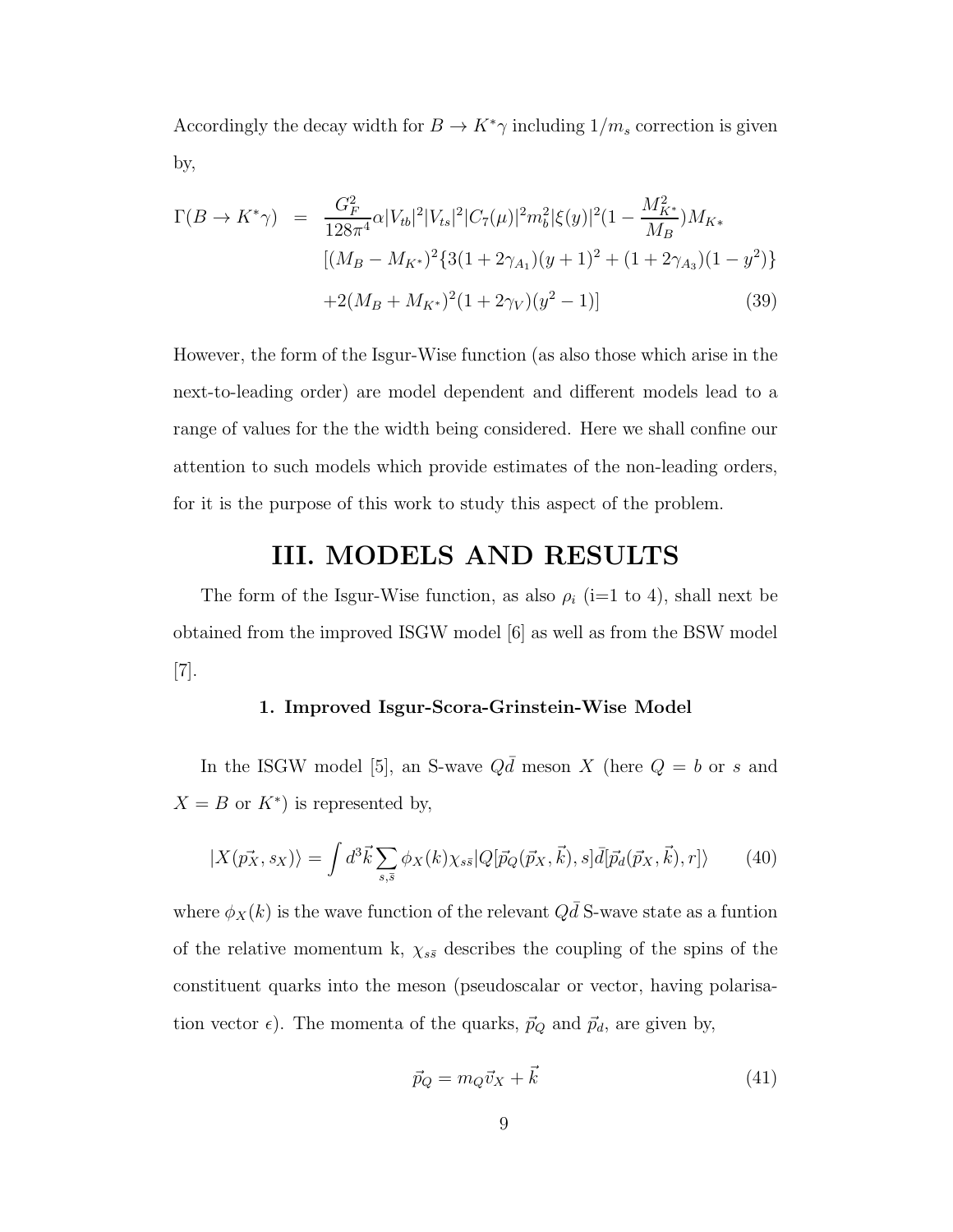$$
\vec{p}_d = m_d \vec{v}_X - \vec{k} \tag{42}
$$

where  $\vec{v}_X$  is velocity of the meson and  $\vec{k}$  is the exchange momentum of the constituent quarks inside the meson.

The wave function  $\phi_X(k)$  is taken as the Fourier transform of the solution of the Schrödinger equation with a Hamiltonian

$$
H_{ISGW} = -\frac{\nabla_Q^2}{2m_Q} - \frac{\nabla_d^2}{2m_d} - \frac{4\alpha_s}{3r} + a_1r + a_2 \tag{43}
$$

and using the variational method with oscillator wave-functions as trial functions for the required ground states viz.

$$
\psi_{1S}(r) = \left(\frac{\beta_S}{\sqrt{\pi}}\right)^{3/2} \exp[-\beta_S^2 r^2/2] \tag{44}
$$

and, evaluating the matrix element of the current, and going to the heavy quark limit ( $m_Q = M_X$  and  $\phi_B = \phi_{K^*}$ ), provides us with the ISGW estimates for the leading order form-factors, which, while in accordance with the heavy quark symmetry at the kinematic point  $y = 1$ , fails to conform at arbitrary values of y (as the same universal Isgur-Wise function do not emerge from all the form-factors). In order to rectify this deficiency Amundson [6] proposed an improved version of the ISGW model where the pseudoscalar (in our case B) and vector (here  $K^*$ ) meson states are given by

$$
|B(v)\rangle = \int d^3\vec{k} \sum_{r,s} \phi_B(k)\bar{u}_s(p_b(v,k),s)\gamma_5 v_d(p_d(v,k),r)
$$
 (45)

and

$$
|K^*(v')\rangle = \int d^3\vec{k'} \sum_{r',s'} \phi_K^*(k') \bar{u}_s(p_s(v',k'),s') \not\models v_d(p_d(v',k'),r') \tag{46}
$$

The heavy quark limit is easily arrived at by replacing the meson wavefunctions  $\phi_M$  by  $\phi_\infty$  (the limit of  $\phi_M$  as  $M_Q \to \infty$ ), which is the solution of the Hamiltonian,

$$
H_0 = -\frac{\nabla_d^2}{2m_d} + V_{spinless}
$$
\n(47)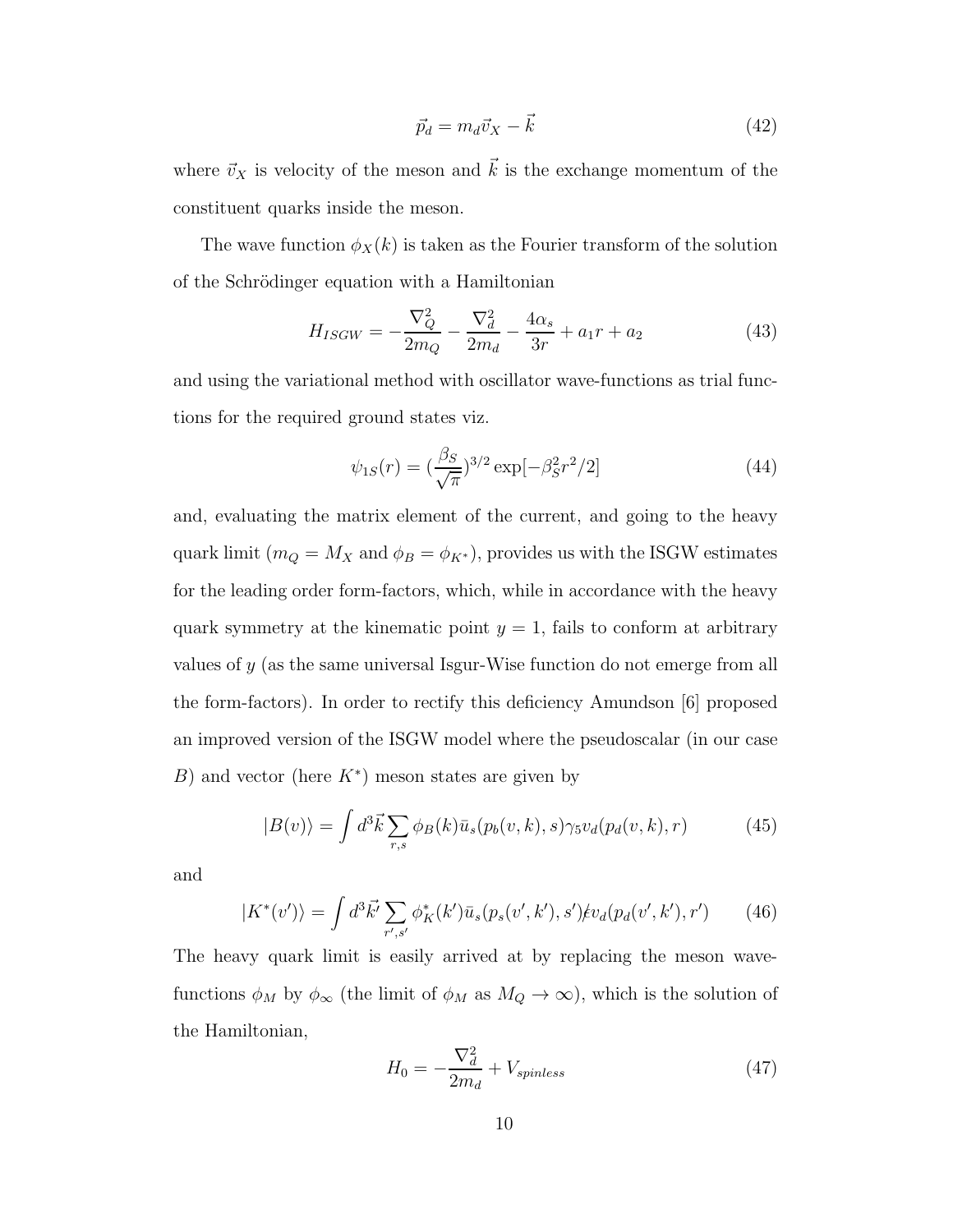where  $V_{spinless}$  is the part of the quark-antiquark binding potential inside the meson that does not depend on the spins of the constituent quarks. Thus the relevant matrix elements are

$$
\langle K^* | V^\mu | B \rangle = - \int d^3k' d^3k \phi_\infty(k') \phi_\infty(k) \delta^3(\vec{p}_d - \vec{p}_d)
$$
  

$$
\sum_{rr',ss'} \bar{v}_d(p_d'(v',k'),r') \mu_s(p_s(v',k'),s')
$$
  

$$
\bar{u}_s(p_s(v',k'),s') \gamma^\mu u_b(p_b(v,k),s)
$$
  

$$
\bar{u}_b(p_b(v,k),s) \gamma_5 v_d(p_d(v,k),r)
$$
  

$$
= -Tr[\xi \frac{1+\psi'}{2} \gamma^\mu \frac{1+\psi}{2} \gamma_5]
$$
  

$$
\int d^3k' d^3k \phi_\infty(k') \phi_\infty(k) \delta^3(\vec{p}_d - \vec{p}_d')
$$
 (48)

and

$$
\langle K^* | A^\mu | B \rangle = - \int d^3 k' d^3 k \phi_\infty(k') \phi_\infty(k) \delta^3(\vec{p_d} - \vec{p_d})
$$
  

$$
\sum_{rr',ss'} \bar{v}_d(p'_d(v',k'),r') \mu_s(p_s(v',k'),s')
$$
  

$$
\bar{u}_s(p_s(v',k'),s') \gamma^\mu \gamma_5 u_b(p_b(v,k),s)
$$
  

$$
\bar{u}_b(p_b(v,k),s) \gamma_5 v_d(p_d(v,k),r)
$$
  

$$
= -Tr[\xi \frac{1+\psi'}{2} \gamma^\mu \gamma_5 \frac{1+\psi}{2} \gamma_5]
$$
  

$$
\int d^3 k' d^3 k \phi_\infty(k') \phi_\infty(k) \delta^{(3)}(\vec{p_d} - \vec{p_d'})
$$
(49)

From the above equations, the universal Isgur-Wise function is identified as,

$$
\xi(y) = \int d^3k' d^3k \phi_{\infty}(k') \phi_{\infty}(k) \delta^{(3)}(\vec{p}_d - \vec{p}_d')
$$
(50)

which after performing the integrations is given by,

$$
\xi(y) = \exp[-\frac{m_d^2}{2\beta^2}(y-1)]\tag{51}
$$

The deficiency in the nonrelativistic model is compensated for by introducing a phenomenological parameter  $\kappa$  modifying the exponent in  $\xi$  replacing  $\beta$  by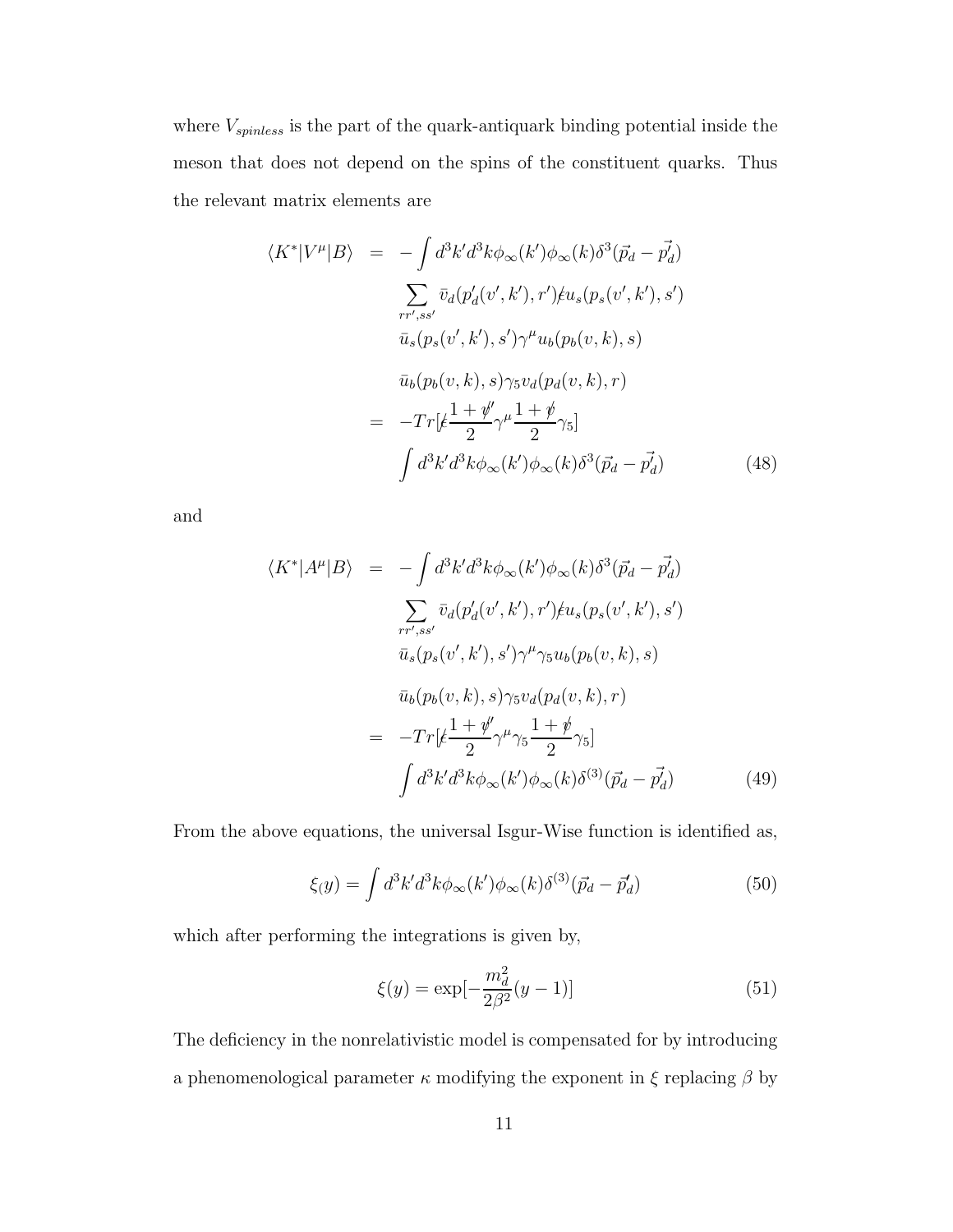$κβ$ . The value of κ is fixed to be  $0.6 ± .06$  by fitting with the experimentally determined value of the "charge radius" ( $\rho = 0.93 \pm 0.10$ ) corresponding to the usual parametrization of the Isgur-Wise function  $\xi(y)$  as  $1 - \rho^2(y - 1) + \rho^2(y - 1)$  $\mathcal{O}[(y-1)^2].$ 

Similarly, the current correction gives a contribution

$$
-\frac{1}{2m_s}Tr[A_{\alpha}t\frac{1+\psi'}{2}\gamma^{\alpha}\Gamma^{\mu}\frac{1+\psi}{2}\gamma_5]
$$
\n(52)

where

$$
A_{\alpha} = \int d^3k' \int d^3k \phi_{\infty}(\vec{k'}) \phi_{\infty}(\vec{k}) l_{\alpha}(k') \delta^{(3)}(\vec{p}_d - \vec{p}_d')
$$
(53)

Comparing the results of the improved ISGW model ( eq.(52) and eq.(53) ) with the general expression for the current correction  $(eq.(19) - eq.(22)),$ we get the two unknown parameters, arising from the current correction of order  $\frac{1}{m_s}$ , namely

$$
\bar{\Lambda} = m_d \tag{54}
$$

and

$$
\xi_+(y) = 0\tag{55}
$$

It may be observed that in this model the term of the form  $(1 - y)\xi_{\gamma_\alpha}$ , expected in general, is absent; this is a limitation of this nonrelativistic model.

Now the correction to the wave function from the heavy quark limit  $\phi_{\infty}$ has to be taken into account. Incorporating this correction, the wavefunction has the form,

$$
\phi_{K^*} = \phi_{\infty} + \phi^1 \tag{56}
$$

where  $\phi^1$  is the correction to be estimated in the first order of perturbation. This introduces a contribution to the matrix element of the vector and axial vector current involving

$$
\int d^3k' \int d^3k \phi^1(\vec{k'}) \phi_\infty(\vec{k}) \delta^{(3)}(\vec{p}_d - \vec{p}'_d) \tag{57}
$$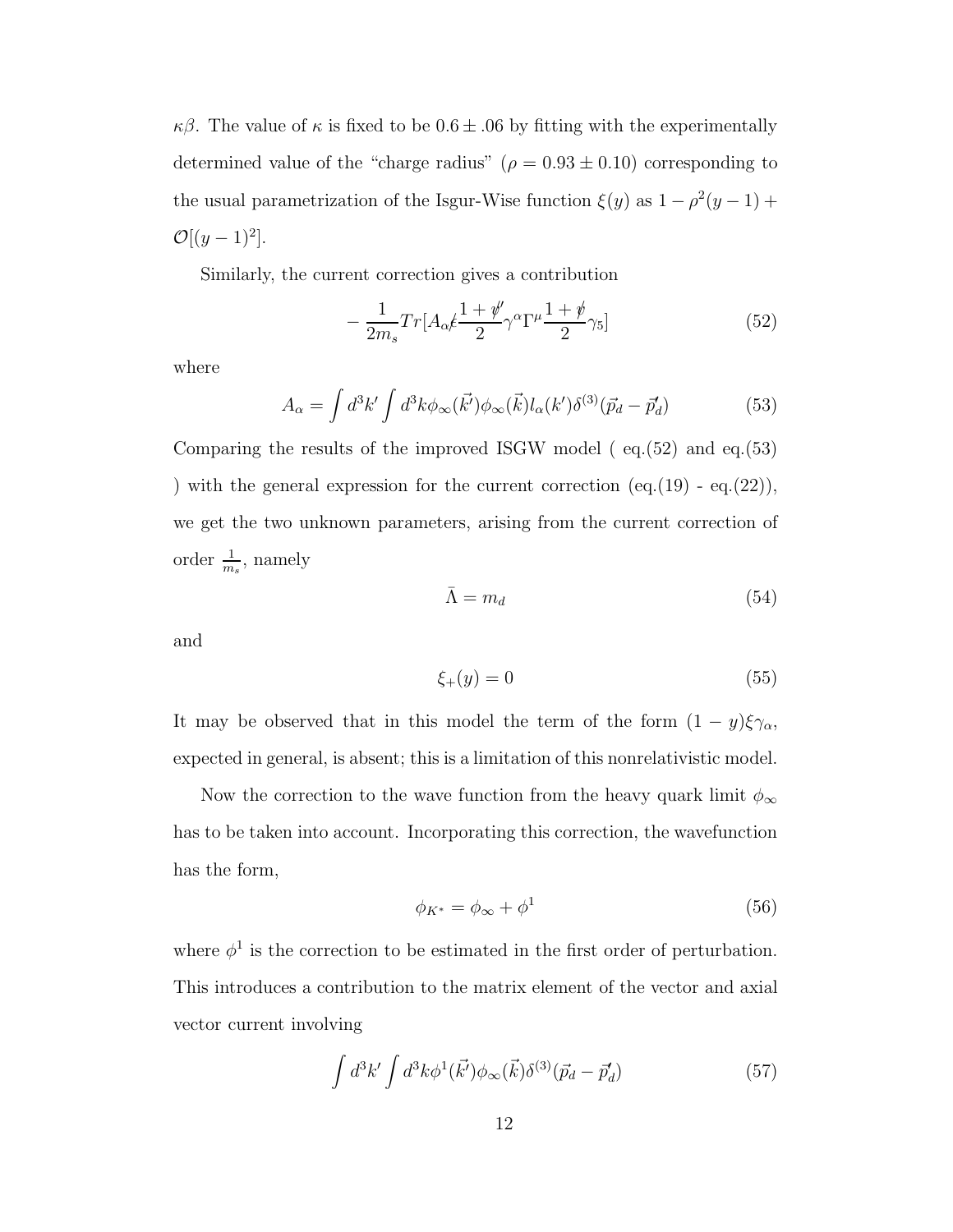To calculate these corrections [12], one takes the kinetic energy term  $(\mathcal{H}_{KE})$ of heavy quark  $-\frac{\nabla_d^2}{2m_s}$  and the spin-spin interaction  $(\mathcal{H}_{SS})$  term  $\frac{gS_d.S_s}{2m_d m_s}\delta^{(3)}(\vec{r})$ as perturbation, to obtain

$$
\phi_{K^*} = \phi_{\infty} + \phi_{KE}^1 + \phi_{SS}^1 \tag{58}
$$

where, denoting the nth wavefunction of the complete set of basis states (the eigenstates of the unperturbed Hamiltonian) by  $\phi_n$ ,

$$
\phi_{KE}^{1} = \sum_{n \neq \infty} \frac{\phi_n(r)}{E_n - E_{\infty}} \int d^3 r' \phi_n^*(r') \mathcal{H}_{KE} \phi_{\infty}(r')
$$
  

$$
\approx -[\frac{3}{2}]^{1/2} \frac{\beta^2}{2m_s(E_{2S} - E_{1S})} \psi_{2S}(r)
$$
(59)

retaining only the 2S-state expected to give a significant contribution with

$$
\psi_{2S}(r) = \sqrt{\frac{2}{3}} \left(\frac{\beta_S}{\sqrt{\pi}}\right)^{3/2} (\beta^2 r^2 - \frac{3}{2}) \exp[-\beta_S^2 r^2 / 2] \tag{60}
$$

Comparing equation(57) with equation(27) and inserting the model wavefunctions from from eq. $(44)$  and eq. $(59)$ , we obtain

$$
\psi_1 = \frac{2m_s}{\bar{\Lambda}} \int d^3k' \int d^3k \phi_{KE}^1(k') \phi_\infty(k) \delta^{(3)}(\vec{p}_d - \vec{p}'_d)
$$
  
= 
$$
\frac{m_s}{2(E_{2S} - E_{1S})} (y - 1) \xi(y)
$$
(61)

The energy denominator

$$
E_{2S} - E_{1S} = \frac{\beta_S^2}{m_s} + \frac{a_1}{\beta_S \sqrt{\pi}} + \frac{4\alpha_s \beta_S}{9\sqrt{\pi}}
$$
(62)

has the value 829 MeV with  $\beta_S$  and  $a_1$  taken to[ref] be 0.42 and 0.18GeV<sup>2</sup> respectively. The observed [13] mass splitting of the 1S and 2S resonant states of  $K^*$  is about 818 MeV. The discrepancy is less than 1.5% which is acceptable considering the non-relativistic nature of the model.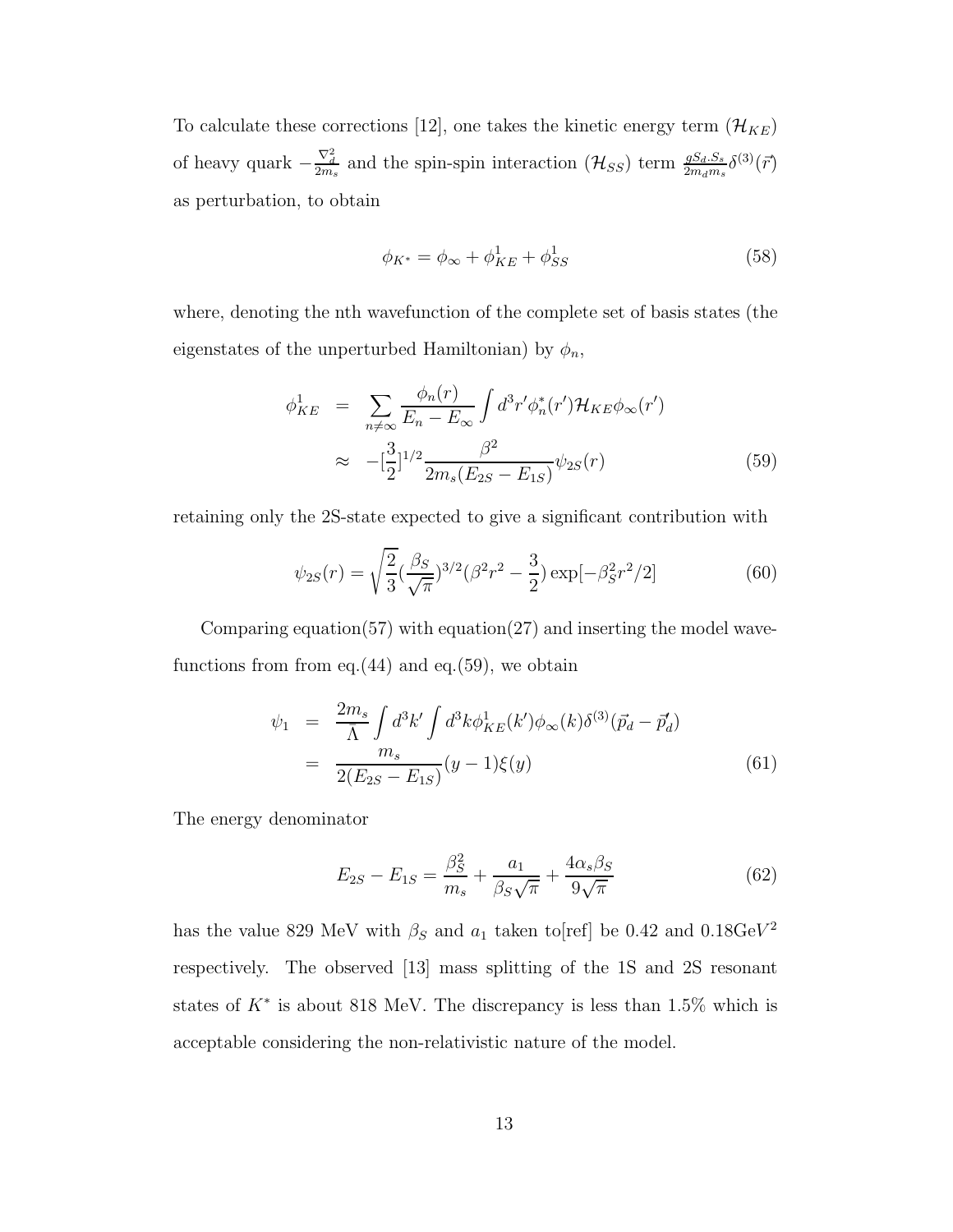Similarly, for the hyperfine interaction term ,

$$
\phi_{SS}^{1} = \langle S_d. S_s \rangle \sum_{n \neq \infty} \frac{\phi_n(r)}{E_n - E_{\infty}} \int d^3 r' \phi_n^*(r') \frac{g \delta(r')}{2m_d m_s} \phi_{\infty}(r')
$$
  

$$
\approx \frac{1}{4} \frac{g}{2m_d m_s (E_{2S} - E_{1S})} \psi^{2S*}(0) \psi^{1S}(0) \psi^{2S}(r)
$$
(63)

with the dominant contribution coming from the first radial excitation  $\psi^{2S}$ .

In this model, as the variational method is used for the unperturbed wavefunction, it is not very reliable for the estimation of the value of the wavefunction at the origin which, however, can be estimated from available experimental data as

$$
M_{K^*} - M_K = \frac{g}{2m_d m_s} |\psi^{1S}(0)|^2 \tag{64}
$$

For potential models noting that

$$
\frac{d^2}{dr^2}V(r) \ge 0 \Rightarrow |\psi^{2S}(0)|^2 \ge |\psi^{1S}(0)|^2 \tag{65}
$$

we may use the fact that for heavy-light systems, the linear part of the potential is dominant for which  $\frac{d^2}{dr^2}V(r) \approx 0$  we are led to the interesting result

$$
\psi^{2S}(0) \approx \psi^{1S}(0) \tag{66}
$$

Accordingly we can rewrite  $\phi_{SS}^1$  as,

$$
\frac{1}{4} \frac{M_{K^*} - M_K}{E_{2S} - E_{1S}} \psi^{2S(r)} \tag{67}
$$

and again comparing eq. (57) with this form of  $\phi_{SS}^1$  and eq.(28) and inserting the relevant wave-functions, we have

$$
\psi_3(y) = -\frac{m_s}{\Lambda} \int d^3k' d^3k \phi_{SS}^1(k') \phi_\infty(k) \delta^3(\vec{p}_d - \vec{p'_d})
$$
  

$$
= \frac{m_s m_d (M_{K^*} - M_k)}{4\beta^2 \sqrt{6(E_{2S} - E_{1S})}} (y - 1) \xi(y)
$$
(68)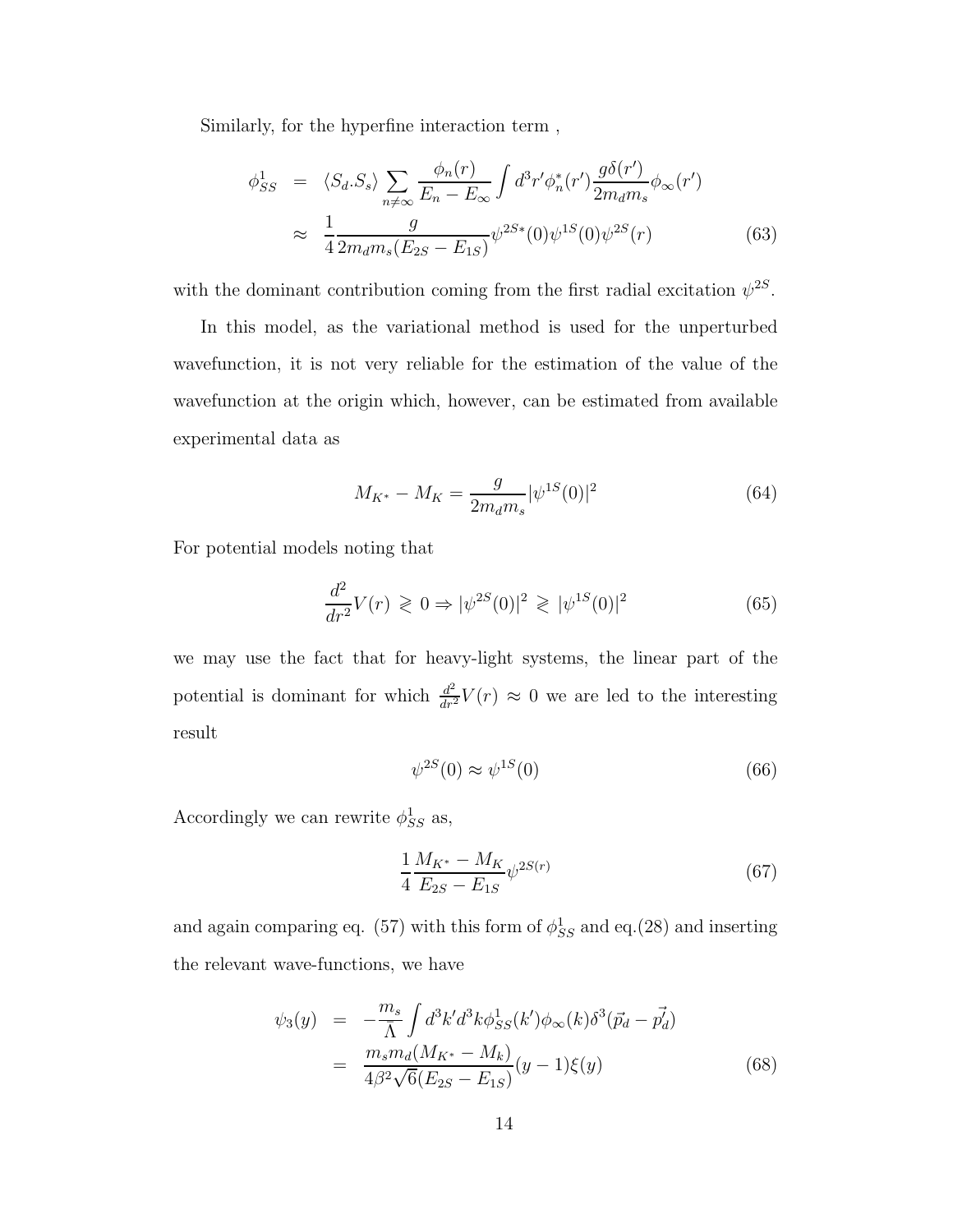Thus the flavor and spin symmetry breaking  $\psi_1$  and  $\psi_3$  can be calculated. But in this model, there is no symmetry breaking term which can give a nonvanishing  $\psi_2$  (here  $\psi_2(y) = 0$ ). Accordingly, implementing the above results the decay width turns out to be  $1.1 \times 10^{-17}$  GeV in the heavy quark limit of b and s quark with  $\beta_S = 0.42$ . This, however, is increased to  $1.8 \times 10^{-17}$  GeV when  $1/m_s$  corrections are taken into account.

### 2. Bauer-Stech-Wirbel Model

The BSW model begins with the definition of the hadronic form-factors through

$$
\langle K^*|j_\mu|B\rangle = \frac{2}{M_B + M_K^*} \epsilon_{\mu\nu\rho\sigma} \epsilon^{*\nu} p^\rho p^{\prime \sigma} V(q^2)
$$
  
+  $i \{ \epsilon^*_{\mu} (M_B + M_{K^*}) A_1(q^2) - \frac{\epsilon^* \cdot q}{M_B + M_{K^*}} (p + p')_{\mu} A_2(q^2)$   
-  $\frac{\epsilon^* \cdot q}{q^2} 2M_{K^*} q_\mu A_3(q^2) \} + i \frac{\epsilon^* \cdot q}{q^2} 2M_{K^*} q_\mu A_0(q^2) \}$  (69)

where  $A_3(q^2)$  is simply an abbreviation for

$$
A_3(q^2) = \frac{M_B + M_{K^*}}{2M_{K^*}} A_1(q^2) - \frac{M_B - M_{K^*}}{2M_{K^*}} A_2(q^2)
$$
(70)

and in order to cancel the artificially introduced singularity at  $q^2 = 0$  we must have  $A_3(q^2 = 0) = A_0(q^2 = 0)$ . One goes on to relate these formfactors at maximum recoil (which is all that is needed here because for the real photon we have  $q^2 = 0$  to the overlap integral of the initial and final mesonic wave-functions in the infinite momemtum frame, which depends on the fraction  $(x)$  of the longitudinal momentum carried by the heavy quark and its square-averaged transverse momentum  $(\omega^2 = \langle p_T^2 \rangle)$ , and thus

$$
V(q^2 = 0) = \frac{m_b - m_s}{M_B - M_{K^*}} \langle K^* | \frac{1}{x} | B \rangle
$$
  
= 
$$
\frac{m_b - m_s}{M_B - M_{K^*}} \int_0^1 dx \phi_{K^*}(x) \frac{1}{x} \phi_B(x)
$$
(71)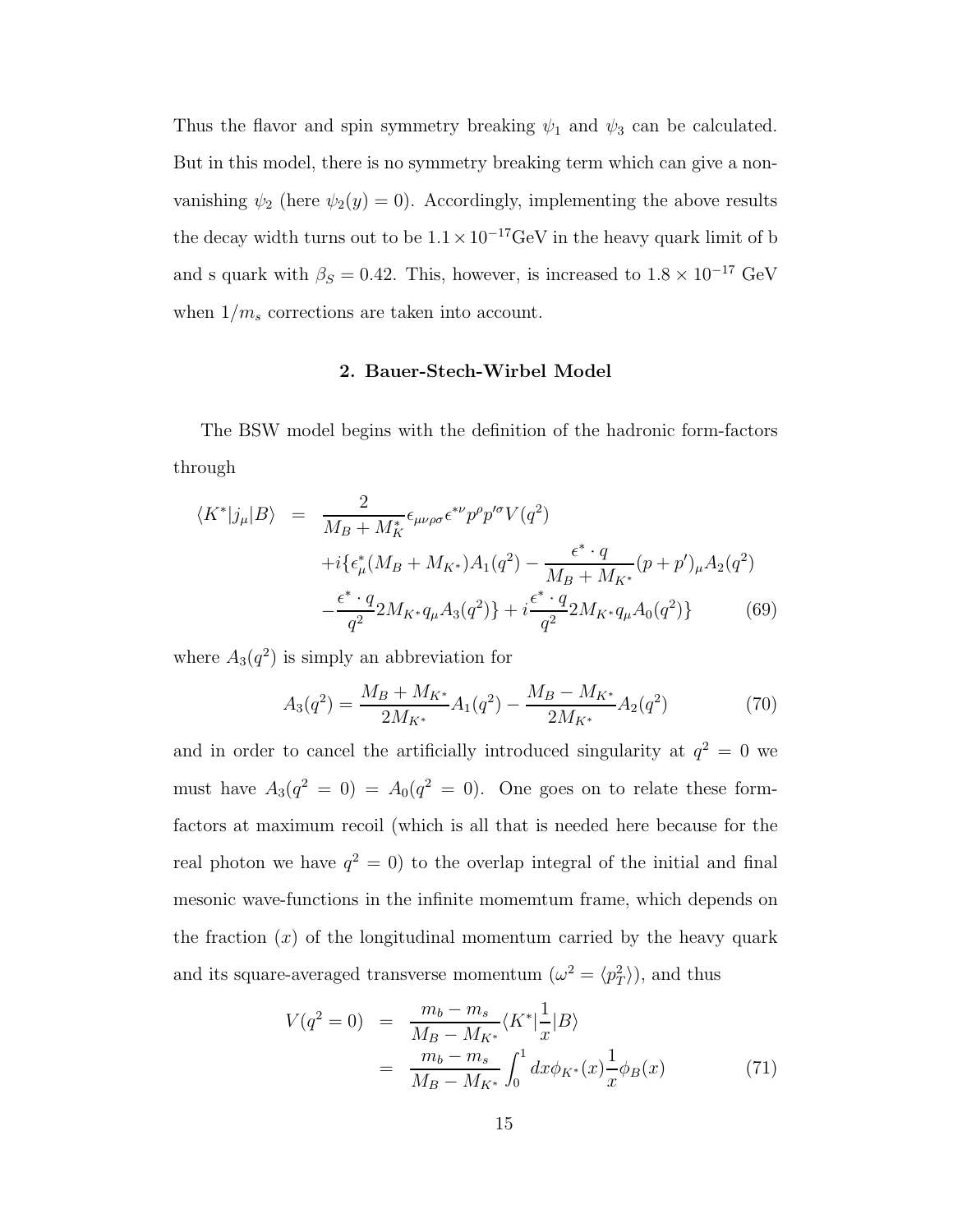$$
A_1(q^2 = 0) = \frac{m_b + m_s}{M_B + M_{K^*}} \langle K^* | \frac{1}{x} | B \rangle
$$
  
= 
$$
\frac{m_b + m_s}{M_B + M_{K^*}} \int_0^1 dx \phi_{K^*}(x) \frac{1}{x} \phi_B(x)
$$
(72)

$$
A_3(q^2 = 0) = \langle K^* | B \rangle
$$
  
= 
$$
\int_0^1 dx \phi_{K^*}(x) \phi_B(x)
$$
 (73)

Here  $\phi_{K^*}(x)$  and  $\phi_B(x)$  are taken generically from the ground state solution of a relativistic scalar harmonic oscillator potential, i.e.

$$
\phi_M(x) = N_M \sqrt{x(1-x)} \exp\left[-\frac{M^2}{2\omega^2}(1-x-\frac{\alpha}{M})^2\right] \tag{74}
$$

where  $M = M_B$  or  $M_{K^*}$ . Taking the heavy quark limit one arrives at the Isgur-Wise function in the leading approximation, to wit,

$$
\xi_{BSW}(y) = \frac{2}{y+1} \exp[-\frac{2m_d^2}{\omega^2}(\frac{y-1}{y+1})]
$$
(75)

and the functions appearing in the next to leading order  $(\frac{1}{m_s}$  corections) are given by

$$
\rho_1^{BSW}(y) = \frac{\Delta(y)}{y+1} \tag{76}
$$

$$
\rho_2^{BSW}(y) = -\frac{y - \sqrt{y^2 - 1}}{y + 1} \Delta(y)
$$
\n(77)

$$
\rho_3^{BSW}(y) = (1 - \sqrt{\frac{y-1}{y+1}}) \frac{\Delta(y)}{y-1}
$$
\n(78)

$$
\rho_4^{BSW}(y) = 0\tag{79}
$$

where

$$
\Delta(y) = \frac{y-1}{2y}\alpha + \frac{\omega}{2}[I(\frac{\alpha}{\omega}) - \sqrt{\frac{y+1}{2y}}I(\sqrt{\frac{y+1}{2y}}\frac{\alpha}{\omega})]
$$
(80)

 $\alpha$  being the difference between the values of the masses of the meson and that of the heavy quark contained therein and  $\bar{\Lambda}$  as defined in eq.(22) is given in this model by

$$
\alpha[1 + \frac{\omega}{2\alpha}I(\frac{\alpha}{\omega})]
$$
\n(81)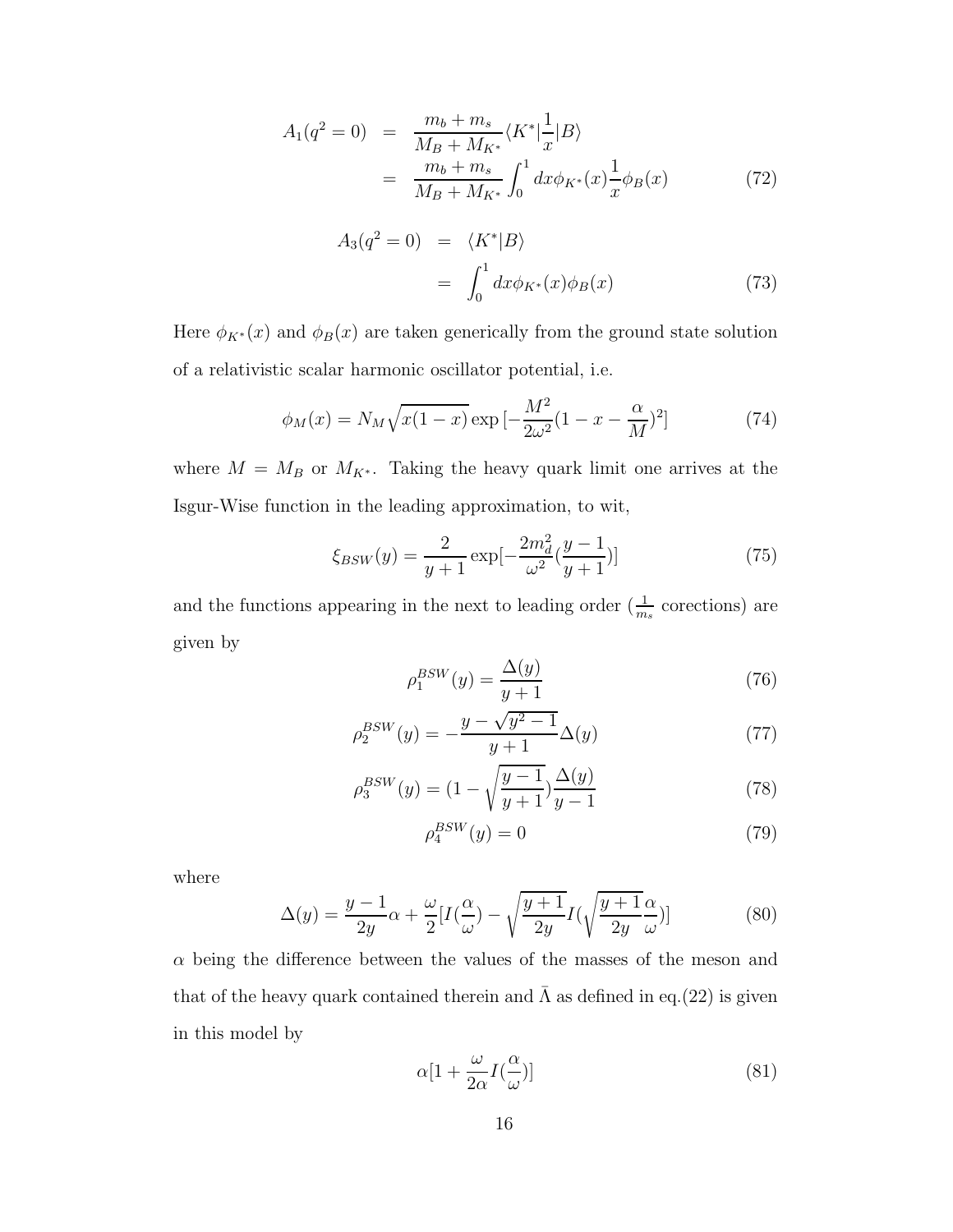In all these expressions the function  $I$ , related to the error integral, is given by

$$
I(x) \equiv \frac{\int_{-x}^{\infty} dz \exp(-z^2)}{\int_{-x}^{\infty} dz (z+x) \exp(-z^2)}
$$
(82)

In this BSW model, one takes the value ref  $\omega = 400$ MeV irrespective of the flavor involved, though of course the value of the parameter  $\alpha$ , which is related to the mass difference between the heavy meson and the heavy quark would depend, in general, on the meson being considered and the flavor occuring therein. However, in the heavy quark limit (for both b and s) one should take this parameter to be flavor independent and we adopt the value  $\text{ref}$   $\alpha = 280 \text{ MeV}$ . With these values of the parameters, the decay width for  $B \to K^*\gamma$  (both b and s taken as heavy) comes out to be  $2.2 \times 10^{-17}$ GeV, wherein after incorporating the  $1/m_s$  correction one arrives at the value  $3.8 \times 10^{-17}$  GeV.

#### 3. A general treatment assuming only the b-quark as heavy

Lastly, we consider the most reliable assumption, where only the bottom quark mass is taken to be infinity. The hadronic matrix element of tensortype current relevant for  $B \to K^*\gamma$  may be represented as [14],

$$
\langle K^*(p', \epsilon) | \bar{s} \sigma_{\mu\nu} b | B(p) \rangle = g_+ \epsilon_{\mu\nu\lambda\sigma} \epsilon^{*\lambda} (p + p')^\sigma + g_- \epsilon_{\mu\nu\lambda\sigma} \epsilon^{*\lambda} (p - p')^\sigma + h \epsilon_{\mu\nu\lambda\sigma} (p + p')^\lambda (p - p')^\sigma (\epsilon^* \cdot p) \tag{83}
$$

using the relation  $\sigma^{\mu\nu} = \frac{i}{2}$  $\frac{i}{2} \epsilon^{\mu\nu\lambda\sigma} \sigma_{\lambda\sigma} \gamma_5$ , in the preceeding equation, we may write

$$
\langle K^*(p', \epsilon) | \bar{s} \sigma_{\mu\nu} \gamma_5 b | B(p) \rangle = i g_+ [\epsilon^*_{\nu} (p + p')_{\mu} - \epsilon^*_{\mu} (p + p')_{\nu}] + i g_- [\epsilon^*_{\nu} (p - p')_{\mu} - \epsilon^*_{\mu} (p - p')_{\nu}]
$$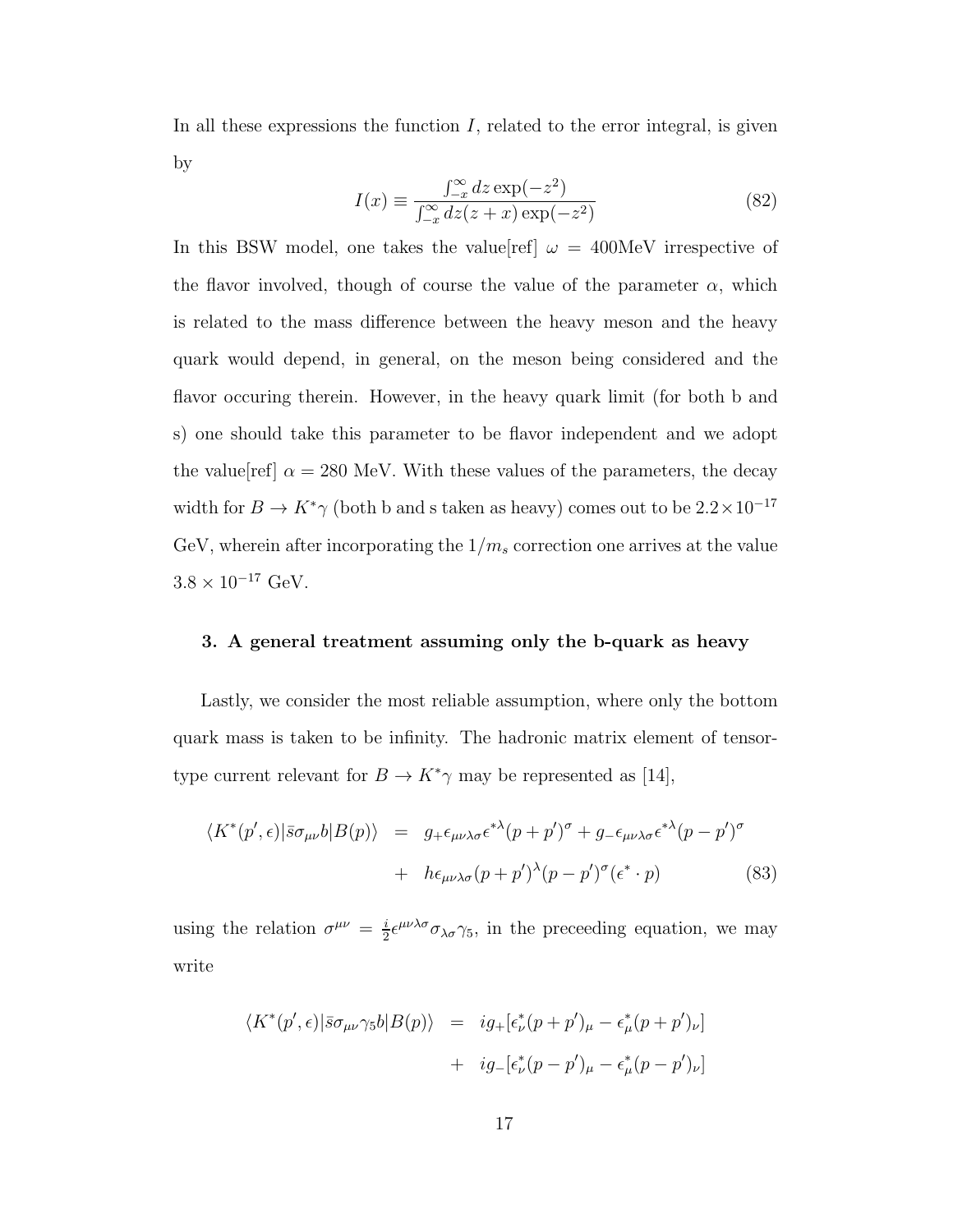+ 
$$
i h[(p+p')_{\nu}(p-p')_{\mu}
$$
  
-(p-p')\_{\nu}(p+p')\_{\mu}](\epsilon^\* \cdot p) (84)

In the heavy quark symmetry limit, as  $m_b \rightarrow \infty$ 

$$
\rlap/vb = b
$$

which in the rest frame of the B meson becomes

$$
\gamma_0 b = b \tag{85}
$$

Using the above equation the tensor form factors  $g_{+}$ ,  $g_{-}$  and h get related to the vector and axial vector type form factors V,  $A_1$   $A_2$  and  $A_3$  through

$$
\langle K^*(p',\epsilon)|\bar{s}\sigma_{0i}b|B(0)\rangle = -i\langle K^*(p',\epsilon)|\bar{s}\gamma_ib|B(0)\rangle
$$
 (86)

$$
\langle K^*(p', \epsilon) | \bar{s} \sigma_{0i} \gamma_5 b | B(0) \rangle = i \langle K^*(p', \epsilon) | \bar{s} \gamma_i \gamma_5 b | B(0) \rangle \tag{87}
$$

The decay width for  $B\to K^*\gamma$  takes the form,

$$
\Gamma = \frac{5}{4} \frac{G_F^2}{128\pi^4 M_B^5} \alpha |V_{tb}|^2 |V_{ts}|^2 |C_7(\mu)|^2 m_b^2
$$
  

$$
(M_B^2 - M_{K^*}^2)^3 \{ (M_{K^*} + M_B)A_1(0) + (M_B - M_{K^*})V(0) \}^2
$$
 (88)

 $A_1(0)$  and  $V(0)$  may then be obtained from the BSW model [15] and gives the decay width of magnitude  $2.4\times10^{-17} \text{GeV}.$  The ISGW model is not suitable for providing estimates in this approach due to its nonrelativistic nature.

To calculate  $R(B \to K^* \gamma)$  (the ratio of the decay width of  $B \to K^* \gamma$  to that of the quark level process  $b \to s\gamma$  [8, 9]  $(B \to X_s\gamma)$  one has to consider the decay width of  $b \to s\gamma$ , expressed as,

$$
\Gamma(b \to s\gamma) = \frac{G_F^2 \alpha}{32\pi^4} |V_{tb}|^2 |V_{ts}|^2 |C_7(\mu)|^2 m_b^5 \tag{89}
$$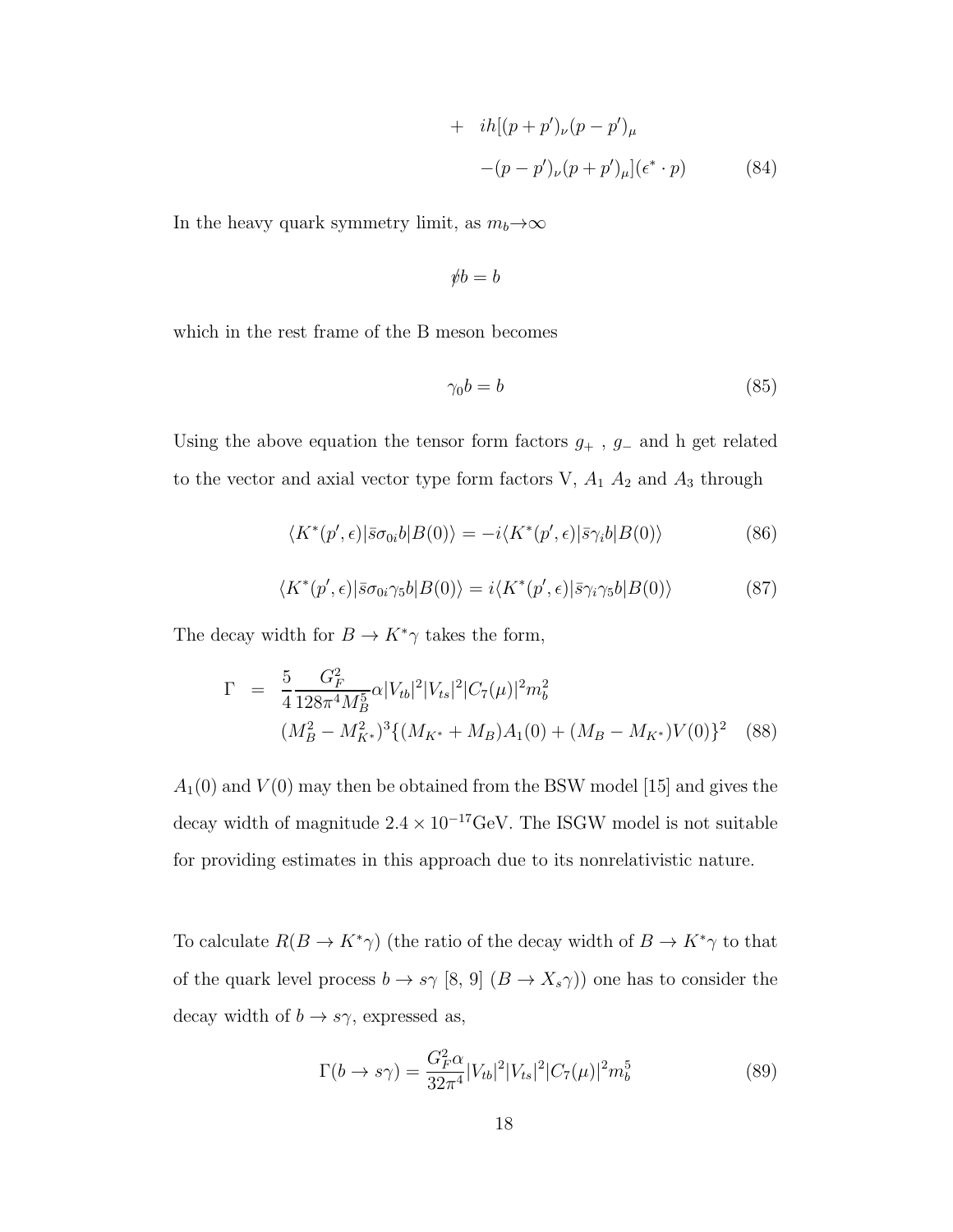The numerical value for the decay width of this quark-level process is  $1.3 \times$  $10^{-16} \text{GeV}.$ 

The hadronisation ratio  $R = \Gamma(B \to K^* \gamma)/\Gamma(b \to s \gamma)$  calculated in all these approaches is shown in Table 1.

### IV. SUMMARY AND CONCLUSION

We have shown the results for hadronization fraction  $R = \Gamma(B \to K^* \gamma)/\Gamma(b \to \gamma)$  $s\gamma$ , calculated in the frame work of Heavy Quark Effective Theory. the required formfactors are obtained from the improved ISGW as well as from the BSW model, for both the cases, results are shown first for a heavy s quark  $(m_s \sim \infty)$  and then implementing the  $1/m_s$  correction. It may be seen that in the former case  $1/m_s$  correction is as much as 65% while in the latter case it is even larger (71%). Comparing with the experimentally observed value of  $R = 0.19 \pm 0.09$  [16], we see that for the the BSW model the calculated value of R overshoots from 0.17( both b and s heavy) to 0.30 (incorporating  $1/m_s$  corrections). The fact that taking only b to be heavy and keeping  $m_s$ at its physical value resulting in  $R = 0.18$  suggest that the higher order  $1/m_s$ corrections contribute with opposite sign. In any case, the results strongly indicate that the approach where the s quark is taken to be heavy is not only model-dependent but is also highly unreliable as the perturbation expansion in power of  $1/m_s$  does not seem to converge well and alternates in sign.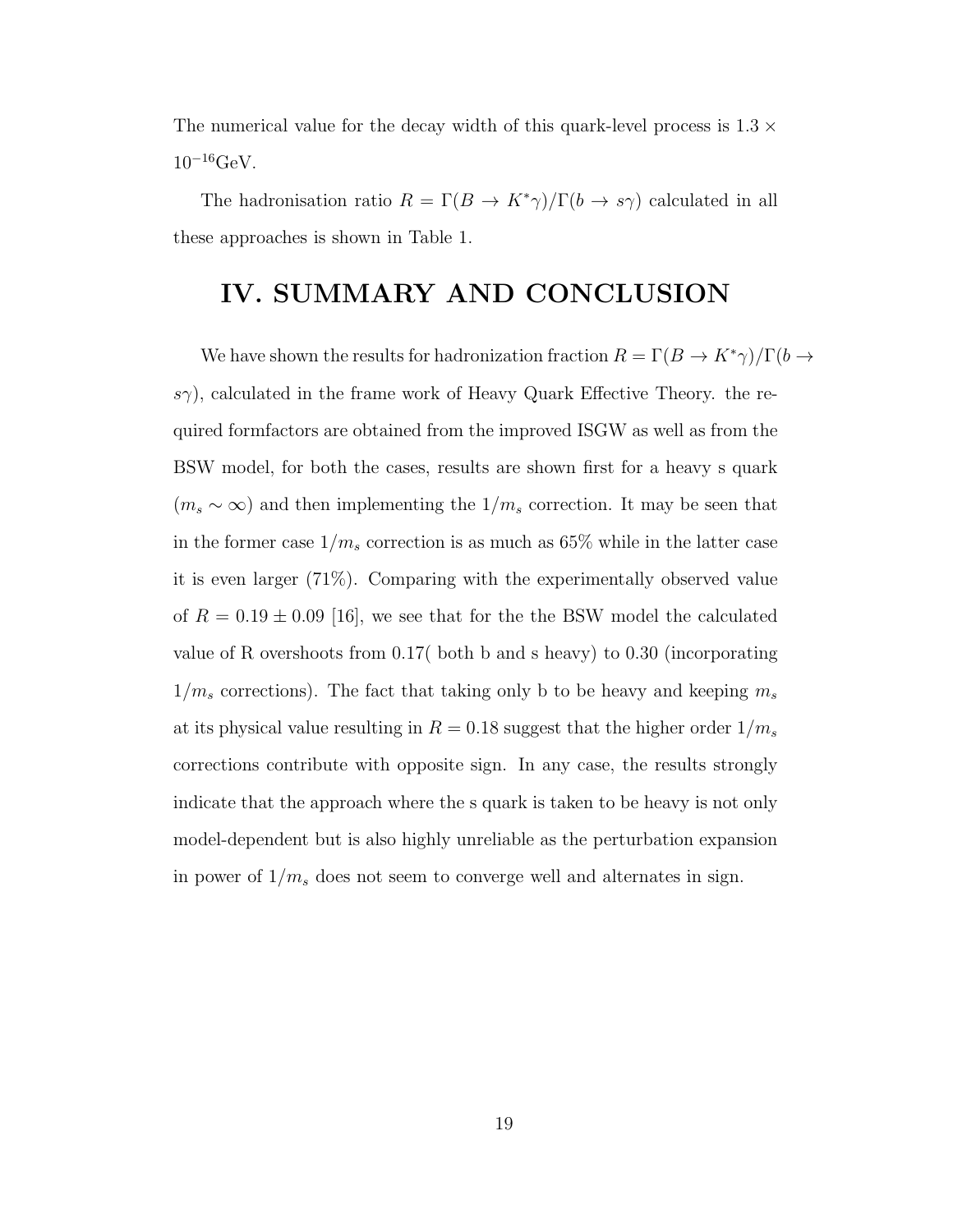### References

- [1] ParticleData Group: Phys. Rev. D50 (1994) 1173 (1994).
- [2] S. Bertolini, F. Borzumati, A. Masiero: Phys. Rev. Lett. 59 (1987) 180; N.G. Deshpande et al: Phys. Rev. Lett. 59 (1987) 183
- [3] M. Neubert: Phys. Rep. C245 (1994) 259
- [4] A. Ali, T. Mannel: Phys. Lett. B264 (1991) 447; B274 (1992) 526(E)
- [5] N. Isgur, D. Scora, B. Grinstein, M. Wise: Phys. Rev. D39 (1989) 799
- [6] J. F. Amundson: Phys. Rev. D49 (1994) 373 and references therein;
- [7] M. Neubert, V. Rieckert: Nucl. Phys. B382 (1992) 97 and references therein;
- [8] B. Grinstein, R. Springer, M. B. Wise: Nucl. Phys. B339 (1990) 269
- [9] R. Grigjanis et al: Phys. Rep. 228 (1993) 93
- [10] M. Neubert et al: in Heavy Flavours, ed. A. J. Buras and M. Lindner (World Scientific, 1992).
- [11] M. E. Luke: Phys. Lett. B252 (1990) 447
- [12] C. Dib, F. Vera: Phys. Rev. D47 (1993) 3938
- [13] M. R. Ahmady, D. Liu: Phys. Lett. B324 (1994) 231
- [14] N. Isgur, M. Wise: Phys. Rev. D42 (1990) 2388; G. Burdman, J. F. Donoghue: Phys. Lett. B270 (1991) 55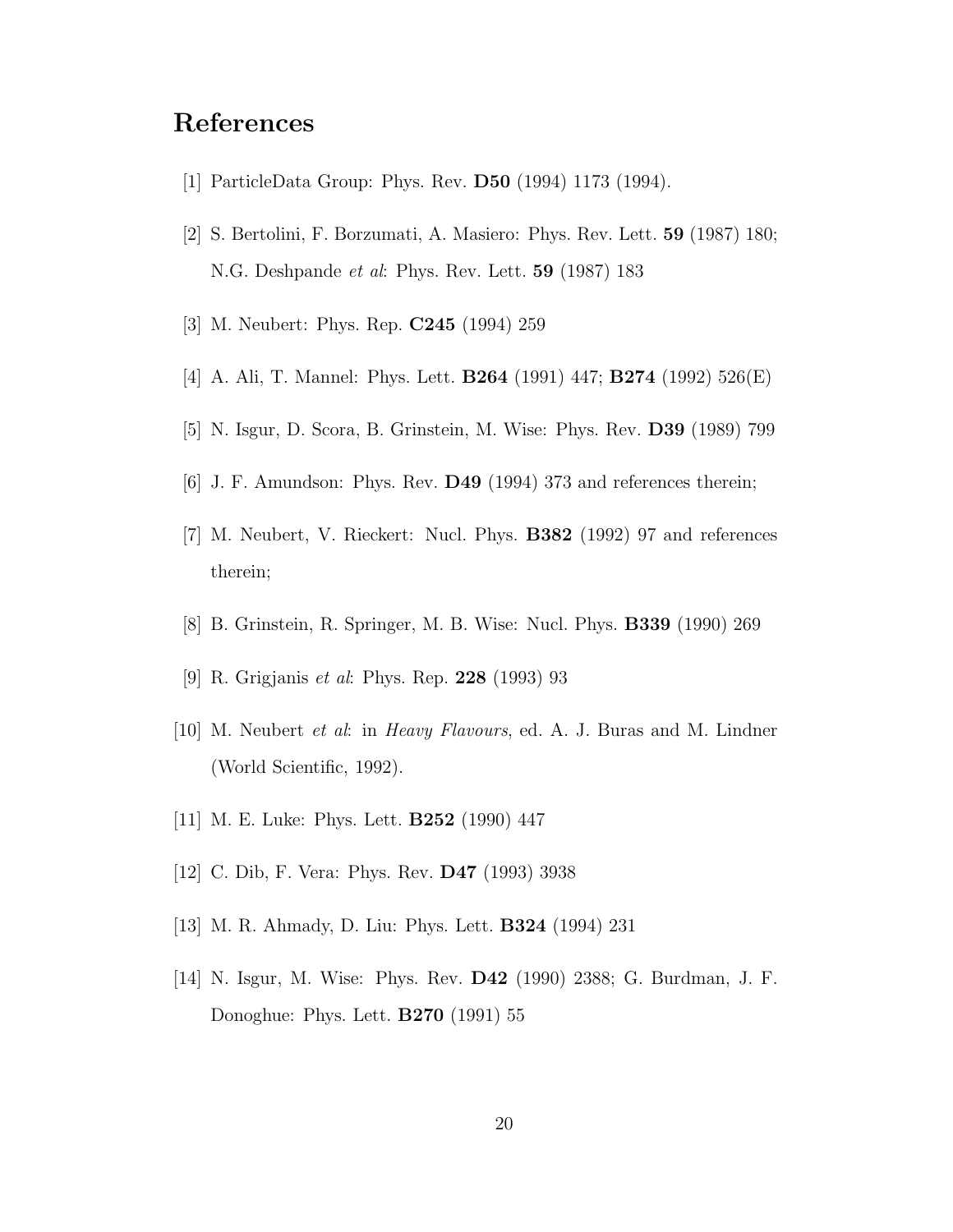- [15] M. Wirbel, B. Stech, M. Bauer: Z Phys. C29 (1985) 637; ibid., C34 (1987) 103
- [16] T. E. Browder, K. Honscheid: Prog. Part. Nucl. Phys. 35 (1995) 81